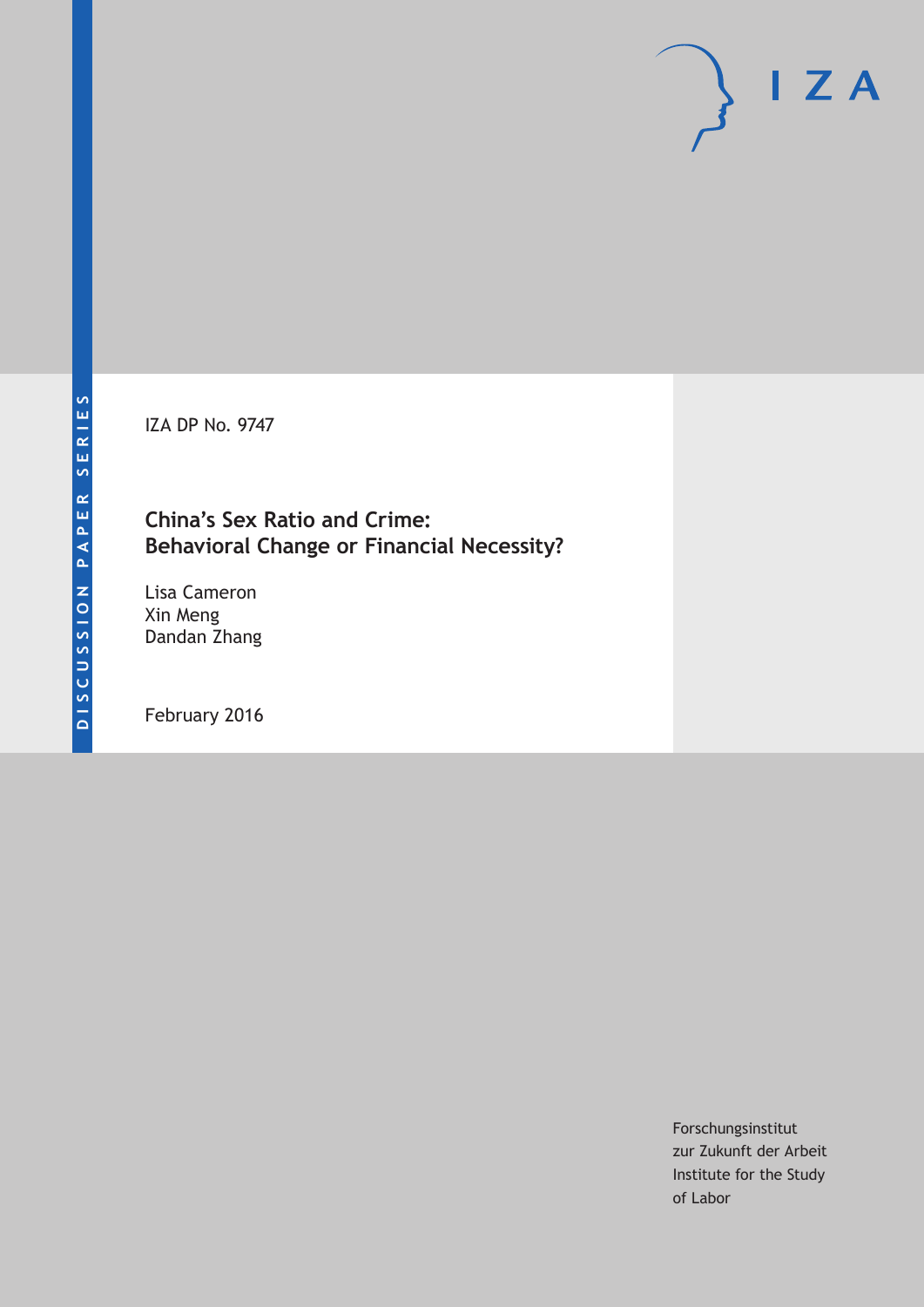# **China's Sex Ratio and Crime: Behavioral Change or Financial Necessity?**

### **Lisa Cameron**

*Monash University and IZA* 

### **Xin Meng**

*Australian National University and IZA* 

## **Dandan Zhang**

*Peking University*

Discussion Paper No. 9747 February 2016

IZA

P.O. Box 7240 53072 Bonn **Germany** 

Phone: +49-228-3894-0 Fax: +49-228-3894-180 E-mail: iza@iza.org

Any opinions expressed here are those of the author(s) and not those of IZA. Research published in this series may include views on policy, but the institute itself takes no institutional policy positions. The IZA research network is committed to the IZA Guiding Principles of Research Integrity.

The Institute for the Study of Labor (IZA) in Bonn is a local and virtual international research center and a place of communication between science, politics and business. IZA is an independent nonprofit organization supported by Deutsche Post Foundation. The center is associated with the University of Bonn and offers a stimulating research environment through its international network, workshops and conferences, data service, project support, research visits and doctoral program. IZA engages in (i) original and internationally competitive research in all fields of labor economics, (ii) development of policy concepts, and (iii) dissemination of research results and concepts to the interested public.

IZA Discussion Papers often represent preliminary work and are circulated to encourage discussion. Citation of such a paper should account for its provisional character. A revised version may be available directly from the author.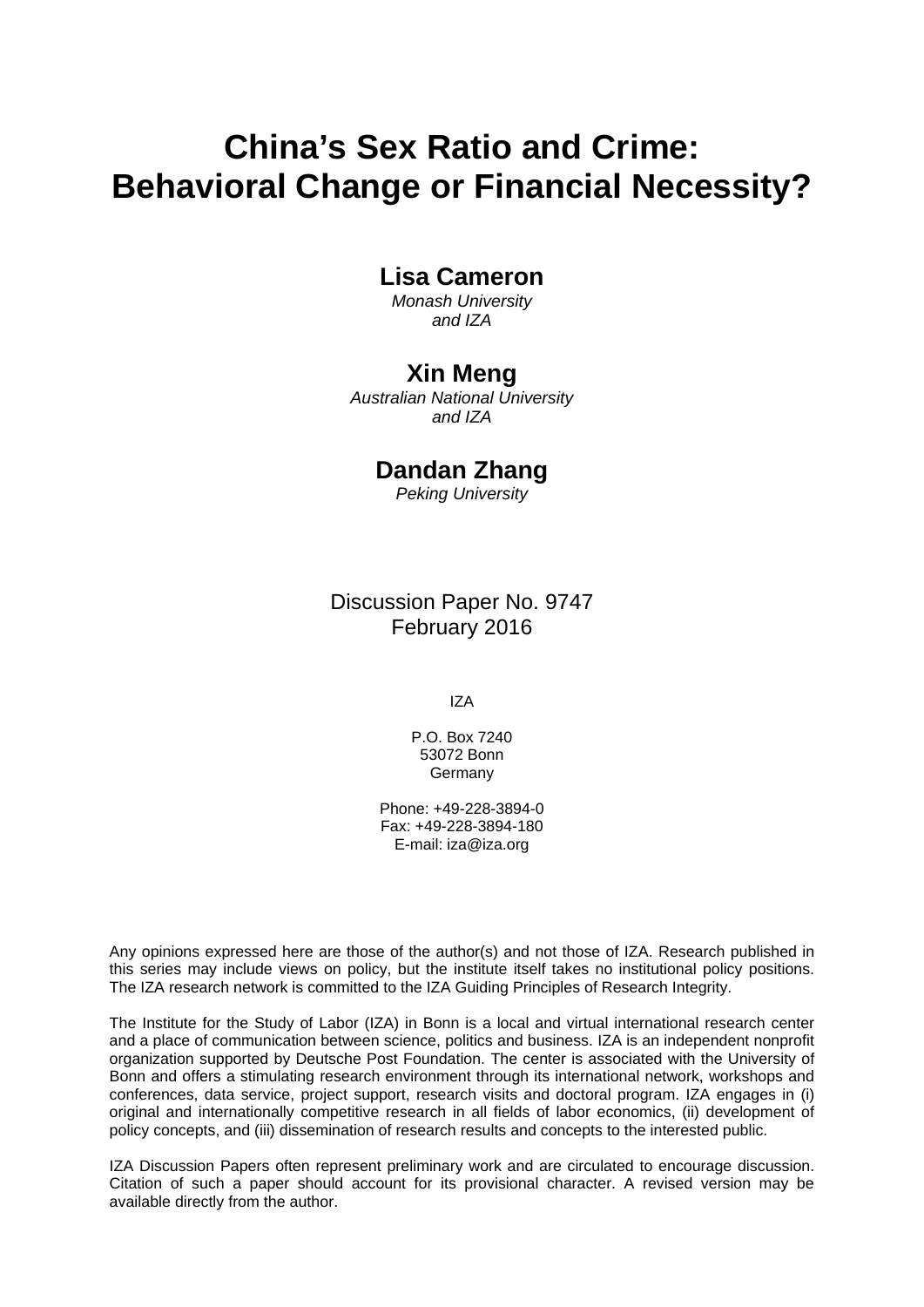IZA Discussion Paper No. 9747 February 2016

## **ABSTRACT**

## **China's Sex Ratio and Crime: Behavioral Change or Financial Necessity?\***

This paper uses survey and experimental data from prison inmates and comparable noninmates to examine the drivers of rising criminality in China. Consistent with socio-biological research on other species, we find that China's high sex-ratios are associated with greater risk-taking and impatience amongst males. These underlying behavioral impacts explain some part of the increase in criminality. The primary avenue through which the sex-ratio increases crime, however, is the direct pressure on men to appear financially attractive in order to find a partner in the marriage market. These marriage market pressures result in a higher propensity to commit financially rewarding crimes.

JEL Classification: O12, J12

Keywords: crime, marriage markets, risk-taking, time preferences, sex-ratio, one child policy, China

Corresponding author:

 $\overline{a}$ 

Lisa Cameron Department of Econometrics and Business Statistics Monash University 3800 Victoria Australia E-mail: lisa.cameron@monash.edu

<sup>\*</sup> We would like to thank Xiaobo Zhang for providing us with the sex-ratio data. The paper also bene tted from comments from participants at the 2014 University of New South Wales Workshop in Experimental Methods for Social Science and Business; 2015 Shanghai Applied Economics Workshop at Shanghai Univer- sity of Finance and Economics; 6th Workshop on the Economics of Health and Wellbeing, Melbourne, 2015; NBER-CCER Meeting at Peking University, 2015; and seminar participants at Texas A&M and Monash University.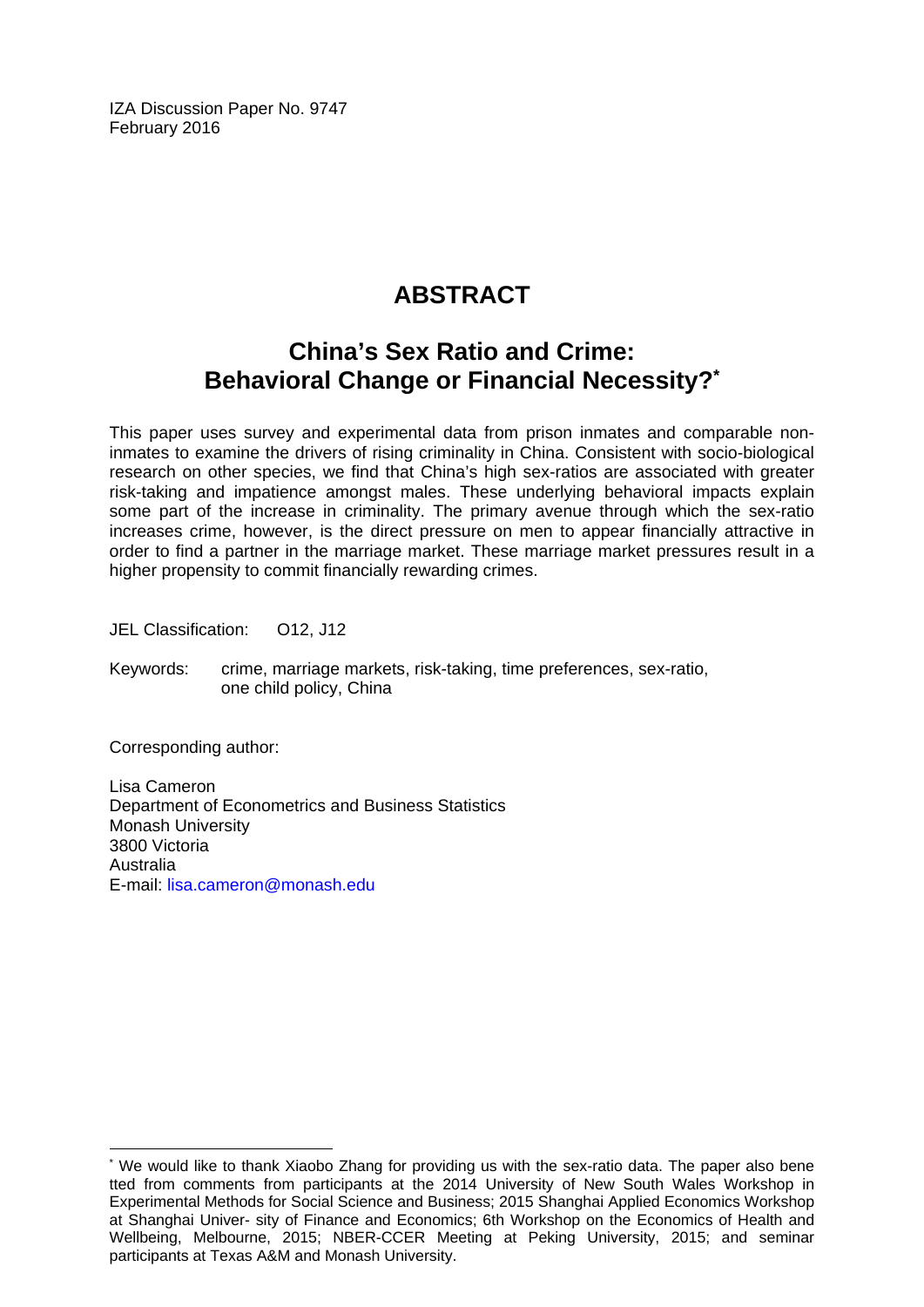#### 1 Introduction

This paper examines the channels via which China's highly skewed sex-ratio has driven recent large increases in the crime rate. Crime rates in China have increased dramatically - from 7.4 per ten thousand in 1982 to 47.8 per ten thousand in  $2014<sup>1</sup>$  At the same time, large cohorts of "surplus" males are reaching adulthood. Edlund et al. (2013) show that crime rates are indeed higher in Chinese provinces with higher sex-ratios but we do not yet have a clear understanding of the mechanism via which excess males increase crime. Experimental studies of other species find that high sex-ratios (more men than women) increase male-tomale competition and aggression towards females.<sup>2</sup> The increases in crime may thus reflect behavioral impacts of living in a society as a young male surrounded by many more young men than women. The increased marriage market competition resulting from the high sexratios may also be creating direct incentives for men to commit crime as they seek to gather financial resources to make themselves and/or their children appear a more attractive mate. In this paper we examine the extent to which each of these potential mechanisms contributes to the rapid increase in crime.

Our focus is on rural-urban migrants. Currently more than 40% of the urban labour force is comprised of such migrants, NBS (2014). As migrants predominantly find marriage partners from their home prefecture – as a result of their relative social and economic disadvantage in the cities and China's system of household registration (hukou) which limits access to services for non-locals – variation across sex-ratios in home prefectures allows us to capture the extent of competition faced by individuals in the marriage market. Rural-urban migrants also constitute a large proportion of Chinese inmates, especially in the industrial centres in the south of the country. We collect experimental and survey data from male prisoners in a prison in Shenzhen where 85% of inmates are rural-urban migrants and from

<sup>1</sup>Source: Zhang (2011)and Law Yearbook of China 2010-2015.

<sup>2</sup>This hypothesis is supported by experimental studies that manipulate the sex-ratio of geographically concentrated populations (for example, of lizards and birds) and observe behavior and survival rates, Le Galliard et al. (2005); Michler et al. (2011). Similar patterns have been described in human populations, Barber (2003); Hudson and Boer (2002) and Wilson and Daly (1985)).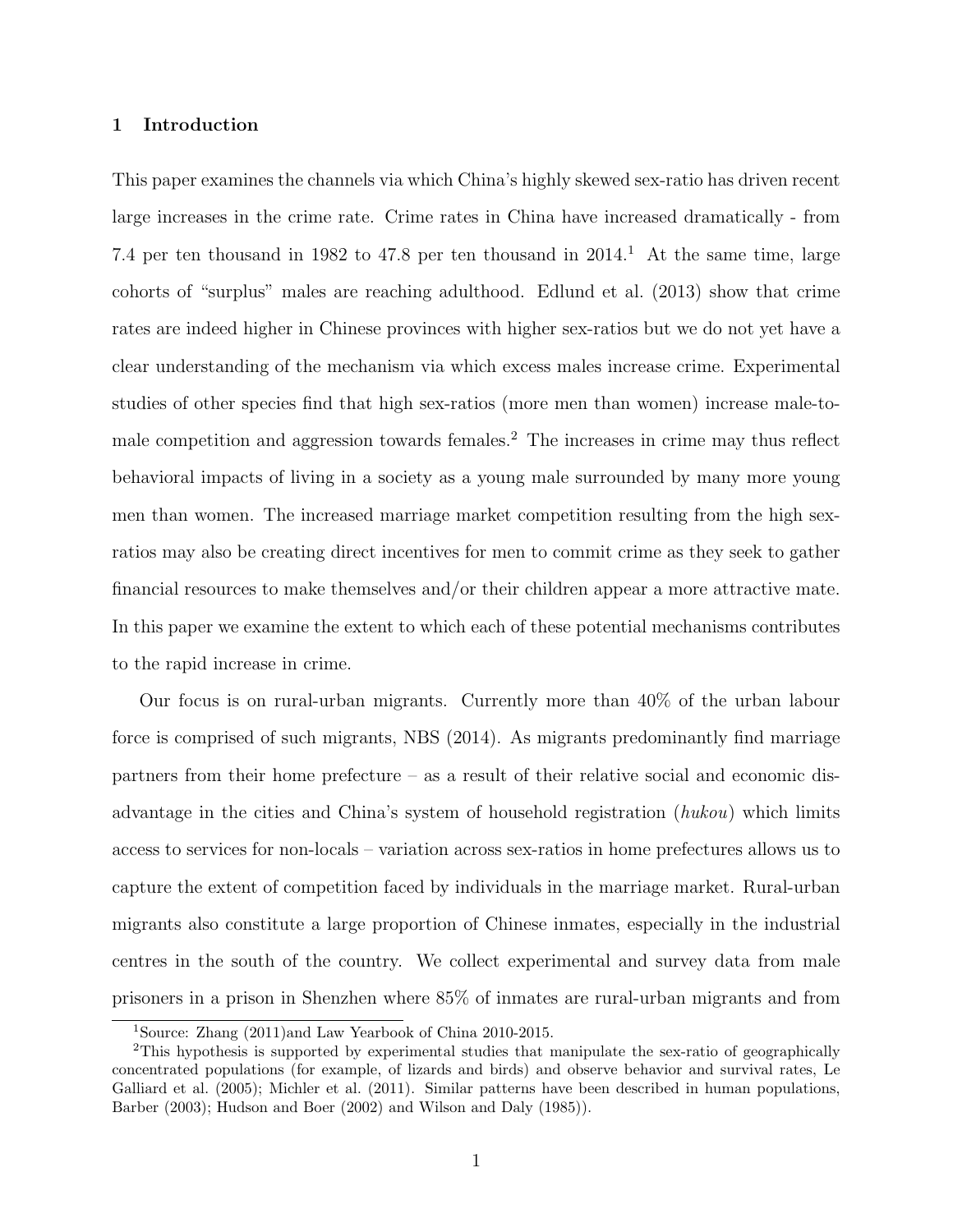a representative sample of non-inmate migrants from the same city.

We exploit the exogenous geographic variation in China's sex-ratio introduced by the One Child Policy to identify the relationship between sex-ratios and crime. Local sexratios in China are largely a result of the stringency with which the One Child Policy (OCP) has been implemented - which varies substantially across the country in a way that is largely orthogonal to other underlying demographic drivers. We present empirical evidence supporting the exogeneity of sex-ratios below.

We find that the home prefecture sex ratio has a strong association with criminality moving from the naturally occurring sex ratio at birth in humans of about 1.07 (107 males for every 100 females) to our sample mean of 1.14 (a one standard deviation increase) would increase the incarceration rate by about 0.84 percentage points. This is a relatively large effect, corresponding to about a 34% increase in the probability of being incarcerated for committing a crime. We find that sex-ratios have a large and significant effect on men's behavioral preferences and that these preferences (risk-taking and impatience) in turn affect the propensity for committing crimes. The rise in crime associated with increased risk-taking and impatience is however dwarfed by the direct effect of financial pressures on single men who are competing to find a wife. High sex ratios drive the propensity to commit crimes which have a high financial payoff (such as drug-dealing and theft), not violent crime.

#### 2 Background

Crime rates in China have increased more than sixfold over the past three decades. Mirroring this, the arrest rate has more than doubled from 4 per ten thousand in 1988 to 8.3 per ten thousand in 2009 (Zhang et al., 2011). Major socio-economic change is undoubtedly a force behind this increase – extraordinary economic growth and rapidly rising inequality (Gan et al., 2013); increases in mass rural-urban migration (Zhang, 2011); and erosion of traditional values (Liu, 2005). In addition to the economic changes experienced in China over the past decades, the Chinese people have experienced dramatic change at the level of the family.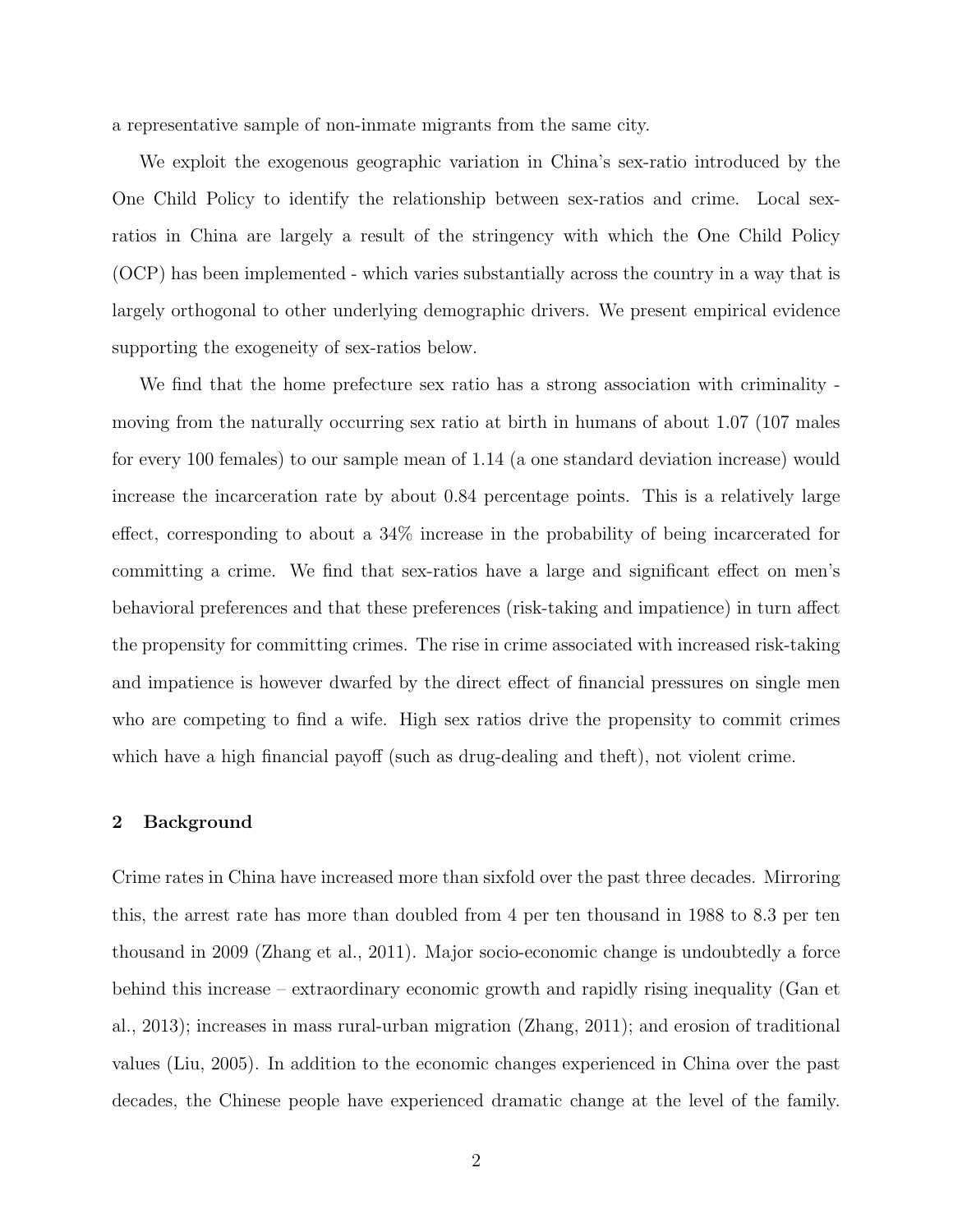China's One Child Policy was launched in 1979. This policy varied across the country but generally limited couples living in urban areas to having only one child, while most rural areas were allowed a second birth if the first was a girl. The One Child Policy, in combination with China's strong culture of son preference (particularly in rural areas), the availability of ultrasound technology and female infanticide and abandonment has resulted in a highly skewed sex ratio. By 2000 almost 120 boys were born for every 100 girls and by 2010 there were an estimated 30 million "surplus" boys (Zhu et al., 2009).<sup>3</sup>

These surplus men are pouring out of the countryside and into China's industrial cities in search of work. They are predominantly of low socioeconomic class, and concerns have been expressed that their lack of marriageability and consequent marginalization in society may lead to anti-social behavior and violence, Hudson and Boer (2002). Young, unmarried men are the main perpetrators of crime around the world and are more likely to incur various risks - committing robbery for example - to gain the resources that may attract women, Wright (1994). More than two-thirds of violent and property crimes in China are committed by men aged between 16 and 25 years (Hu, 2006).

#### 3 Data and Experimental Procedures

Our data are collected in Shenzhen, a city with a population of 15 million in the southern province of Guangdong which is at the heart of China's manufacturing boom. Approximately 50% of Shenzhen's population, and 85% of inmates in the prison in Shenzhen, are ruralurban migrants. We surveyed a random sample of 959 men in a prison in Shenzhen. Of these, 734 prisoners were then randomly chosen to participate in experimental sessions.<sup>4</sup> We also constructed, surveyed and ran experimental sessions with a representative comparison

<sup>&</sup>lt;sup>3</sup>The Chinese government recently relaxed the policy so that from 1st January 2016 all couples are allowed to have two children.

<sup>4</sup>Fewer prisoners were selected to participate in the experiment for budgetary reasons and because of the limited time we were given to access the inmate subjects. The experiments were conducted in September 2013. We first randomly selected 1200 prisoners to be survey respondents. From these we then randomly selected 1000 to participate in the experimental sessions. We then drop the inmates in our sample that are not rural-urban migrants.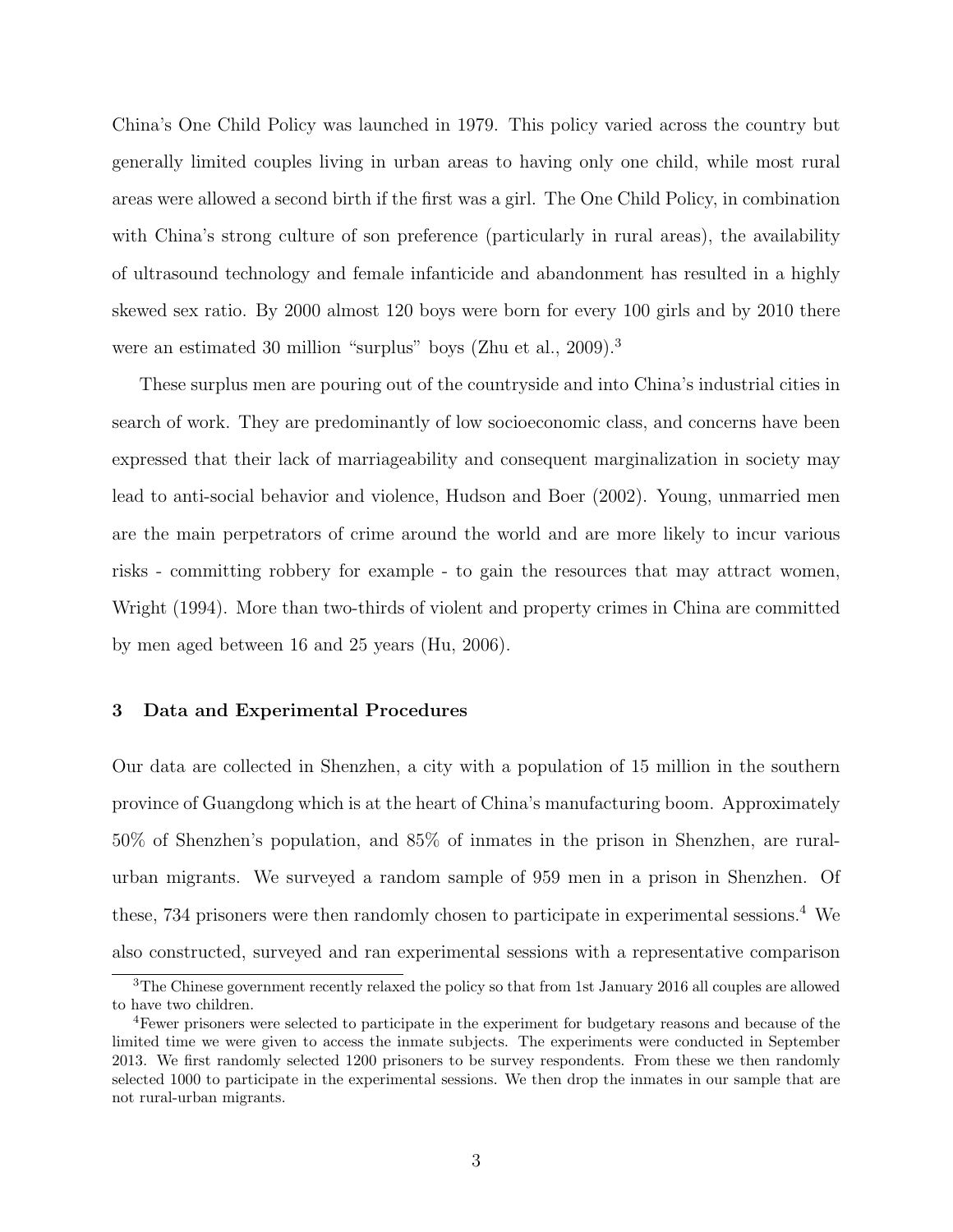sample of 299 male non-inmate migrant workers in Shenzhen. The sample was constructed using the sampling frame of a representative sample of internal migrants - the 2012 wave of the Rural-Urban Migration in China (RUMiC) survey. The prison takes inmates arrested in both Shenzhen and the neighbouring city of Dongguan so our migrant sample is selected to be representative (in terms of age, education and industry of employment) of the population of male migrants in these two cities, weighted by the relative size of the migrant populations in Dongguan and Shenzhen.<sup>5</sup>

Figures 1 and 2 compare age and education distributions between the RUMiC sample in Shenzhen and Dongguan and that of our sample. The figure shows that the age distributions in the two samples are similar. With regard to education our migrant sample has more college and university degree holders and a smaller proportion of senior high school graduates than those in the RUMiC migrant sample.<sup>6</sup> We control for education in the empirical work.

#### 3.1 Survey Questions

The survey collected a wide array of information including demographic information, migration history (including place of birth), criminal history, and conducted personality tests. A series of questions designed to elicit time preferences were asked at the end of the questionnaire, just prior to the last module which was an IQ test. These ask the respondent to choose between getting a certain amount of money (1000 RMB which was equal to approximately USD160) in one month's time and varying amounts of money in seven months' time. More patient people will choose to defer payment even for a relatively small increase in the amount received, whereas less patient people will only choose to defer payment if the amount received increases by a substantial amount. The choices presented to participants

 ${}^{5}$ The RUMiC project has been surveying and tracking rural-urban migrants in 15 cities in China, including Shenzhen and Dongguan, since 2008. Dongguan is another large industrial centre with 70 percent of Dongguan's population of 8 million being rural-urban migrants. The sample was recruited by the same survey company which conducted the RUMiC survey. The survey company was given the target age-educationindustry distribution of the sample. They invited RUMiC respondents, and other migrants via the internet, telephone, as well as recruiting directly from the street during November 2013.

 $6$ The sample is similar to the RUMIC sample in terms of the percentage of the sample with education above and below secondary school level which is the way the sampling frame was defined.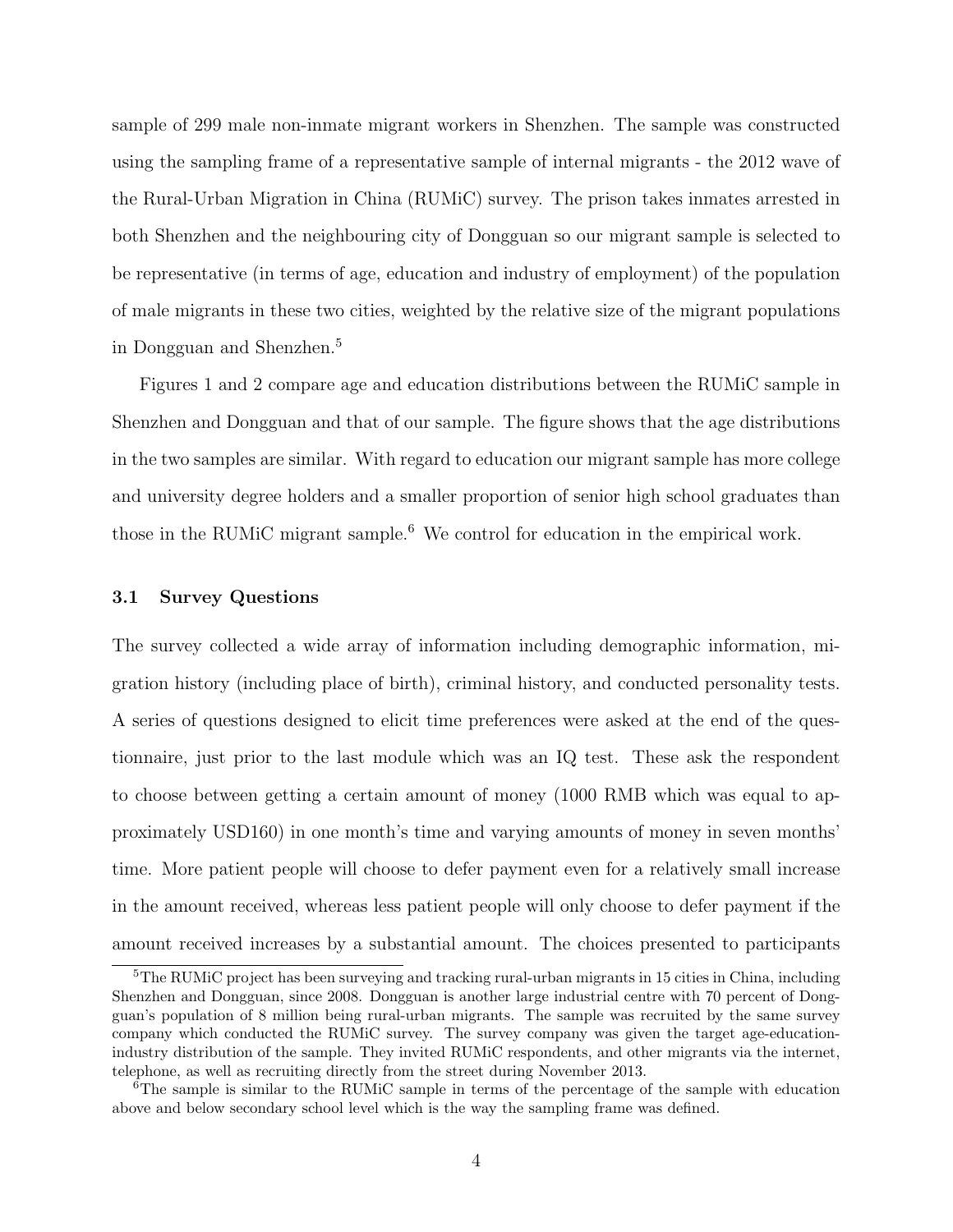are shown in Figure A1 in the appendix.<sup>7</sup>

The survey questions asked of the migrant sample were identical to those asked of the inmates, except that questions relating to criminal history were omitted.

#### 3.2 Administrative Data

In addition to the survey data we have access to and are able to merge all of the prisoners' administrative records onto the survey and experimental data. The administrative data include demographic information such as age and ethnicity, hukou (residency status), and detailed information on criminal histories including types of crimes committed and current and previous sentence lengths.

#### 3.3 Experiments

Both the inmate and non-inmate sample were invited to participate in a series of economics experiments. We begin with a description of the procedures in the prison and then describe how some of the procedures necessarily differed outside the prison context.

The randomly selected prisoners were told that they had been selected to participate in an experiment in which there would be the chance to earn some money.<sup>8</sup> All participants were given the option of not participating, both before and during the experimental sessions, however no one took this option. The experiments were conducted around a week before the survey questions were administered, during the Thursday afternoon and Saturday free time periods in a large conference room. Participants were seated on separate chairs with enough space between them to avoid any communication.

Each prisoner has a prison bank account through which they receive payment for work they do while imprisoned, for example, working in the prison factory. At the conclusion of

<sup>7</sup>Prior studies provide evidence in support of unincentivized tasks being able to elicit behavioral preferences, for example, see Gneezy et al. (2015), and questions of the type used here have been widely used to elicit time preferences.

<sup>&</sup>lt;sup>8</sup>They were not given a specific estimate of how much they might earn.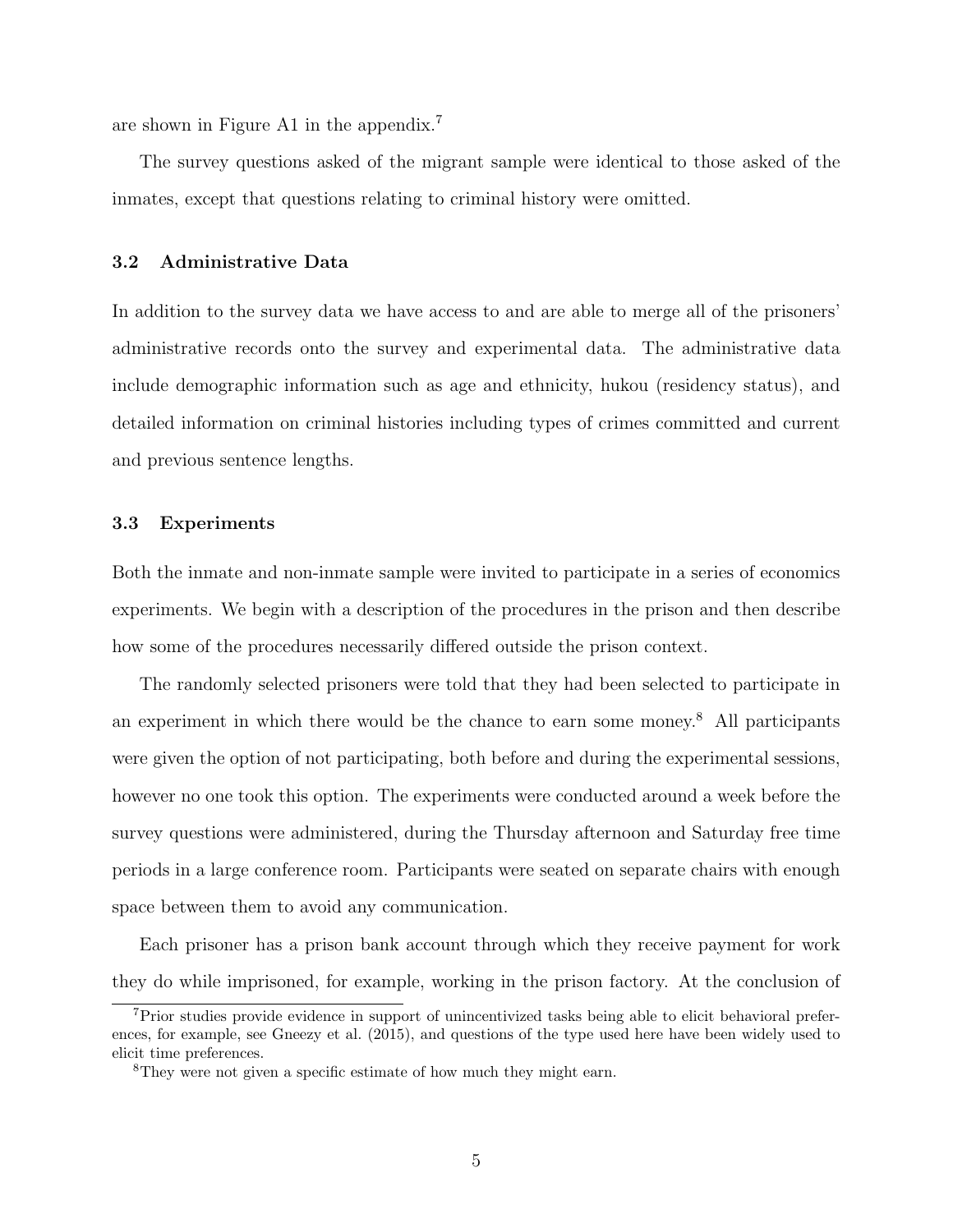the games participants received a deposit receipt for the money which was paid into these bank accounts.

The sessions were conducted by one of the authors of this paper (Zhang) who worked with a team of 20 student research assistants from Peking University. The experiments were all conducted in Mandarin with pen and paper as in this context computerization was infeasible. Participants marked their decisions on paper forms. Each participant received a printed copy of the experimental instructions which were also read to the group as a whole. There were opportunities to ask questions and test questions were embedded to enable us to discern whether participants understood the instructions.<sup>9</sup>

Risk Game The risk game is a standard game based on Gneezy and Potters (1997) and involves a series of choices between lotteries. The specific choices faced by the participants are shown in Figure A2 in the appendix. Each decision involves choosing between receiving an amount with certainty (45 Yuan which was approximately US\$7) or a lottery with a 50% chance of receiving a larger amount and a 50% chance of receiving nothing. The "winning" amount increases as one works one's way through the choices. Relatively riskloving individuals will prefer the lottery even if they stand to gain only a small amount if they "win", while more risk-averse individuals will switch to choosing the lottery only once the "prize" becomes sufficiently large.<sup>10</sup> Once all participants had made their choices a participant was asked to draw a ball from a bag in which there were eleven balls numbered from 1 to 11. The chosen ball determined which choice the participants were to be paid for. Then a different participant was asked to roll a dice which determined the outcome for those who had selected a lottery.<sup>11</sup>

<sup>&</sup>lt;sup>9</sup>The vast majority of respondents answered the test questions correctly. Only 17 observations from the inmate sample and 7 observations from the migrant sample failed to answer the test questions correctly. These observations were dropped from the analysis.

<sup>&</sup>lt;sup>10</sup>Participants were allowed to switch from choosing the certain sum to choosing the lottery at most only once.

 $11$ The actual payoff method was slightly more complicated than this as each participant played four games in the following order: 1) ultimatum game; 2) risk game; 3) trust game; 4) half of the sample played a dishonesty game based on Mazar et al. (2008) and Friesen and Gangadharan (2013) and half played a compliance game based on (Friesen, 2012). Participants were aware that payments would be made for only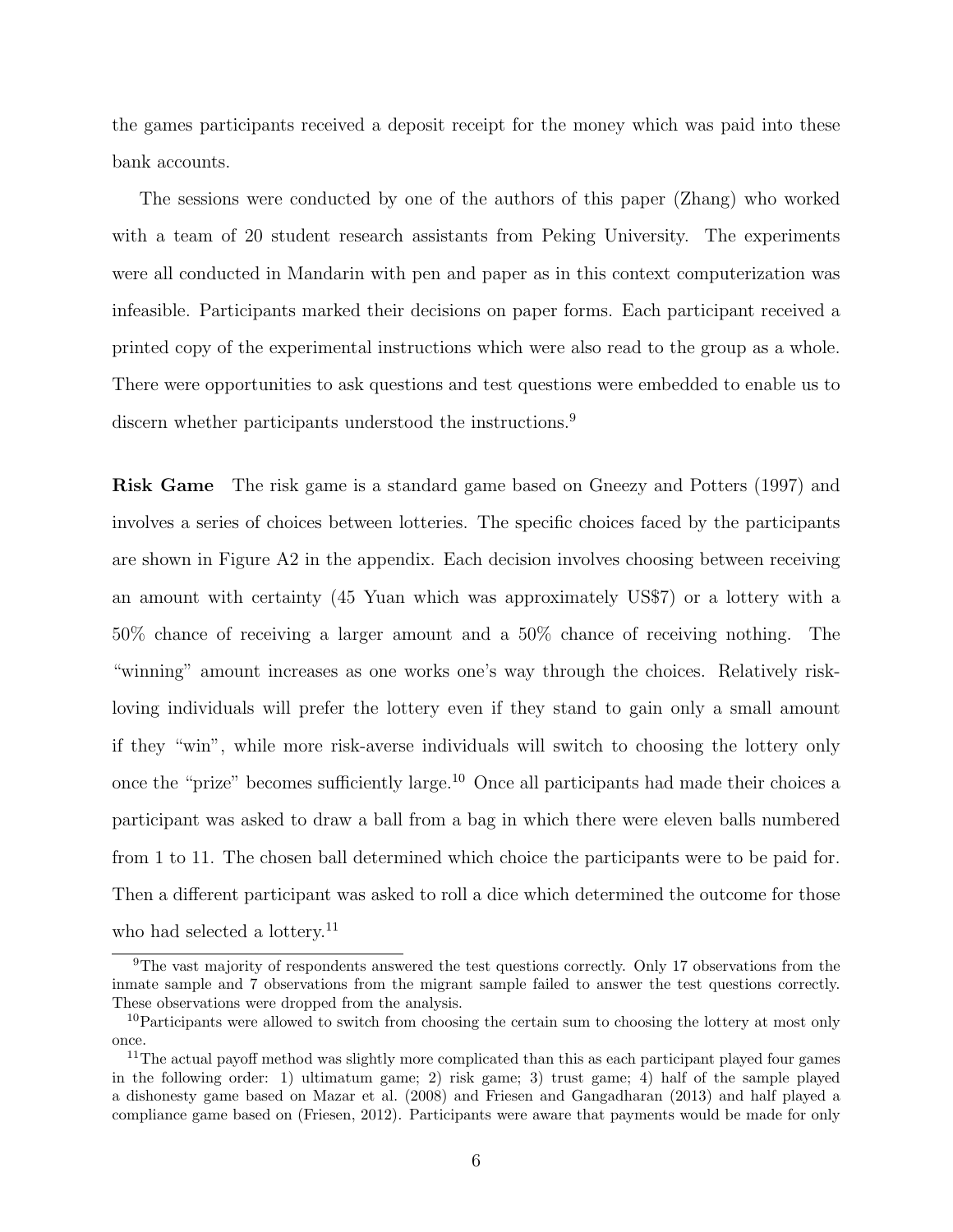The non-inmate migrants were invited to come to a downtown meeting room. The experiments were conducted in a large meeting room where game participants were seated separately. All payoffs in the risk game were multiplied by 1.5 for the migrant sample. This was done to make the stakes approximately the same value relative to the opportunity cost of time. This is the protocol typically used when conducting games across different cultural settings so as to keep the real value of the stakes as close as possible to constant across groups, Cameron et al.  $(2009)^{12}$  Participants were paid in cash at the end of the game. Otherwise, the same protocols were followed as for the inmates.

Census Data We use China's 2000 census to calculate the sex ratios for those currently of prime marriageable age (18 to 27 years of age in 2013) in each individual's prefecture of birth. We call this the "prevailing sex-ratio" and merge it to the inmate and non-inmate data sets. This is similar to the "operational sex ratio" which is commonly used in the biological literature and is defined as the ratio of sexually competing males that are ready to mate to sexually competing females that are ready to mate.<sup>13</sup> Our total sample of  $1,258$ rural-urban migrants come from 167 prefectures. The sex ratios range from 1.00 to 1.49, with a mean of 1.14.<sup>14</sup> Other prefecture level variables used below are calculated from the 2005 1% Population Survey (except for prefecture GDP data which is taken from the City

one of these games, which was selected randomly by drawing balls with number 1 to 4 from a bag. The method described above was followed if the risk game was randomly selected for payment.

<sup>&</sup>lt;sup>12</sup>The stakes for the migrants were set in relation to their opportunity cost of time. In addition to the higher stakes paid, they were paid a show-up fee of 100 RMB. The average earnings in the games with the migrant population is 199.67 RMB including the show-up fee. This is 175.2% (87.5% if we exclude the show-up fee) of the average daily income for this group. We used lower stakes for the prisoners as prisoners' monthly earnings in jail are very low (less than 10% of that of the non-prison migrant sample), although they also receive monetary transfers from family members. On average prisoners earn 63.5 RMB from the games which accounts for more than 60% of their average monthly earnings and 6% of the average amount held in their prison savings account. Importantly, we have since conducted the same risk games, using the same protocols, with a sample of female prisoners in China. In these games we varied the stakes used. We find that increasing or decreasing the stakes by 50% does not have affect behaviour in the games (lottery choice) (p=0.63). Results available on request.

<sup>&</sup>lt;sup>13</sup>We base our sex-ratio on similar cohorts to the sex-ratio used in Edlund et al. (2013), although theirs is at the provincial level. They use the 16-25 age group for their analysis on the basis that 16 is the age of full criminal responsibility and 25 is the upper age for juvenile crime; and that this is the most crime-prone age group, accounting for more than 70% of criminal offenders since the mid-1980s.

<sup>&</sup>lt;sup>14</sup>The prisoners in our sample come from 147 prefectures. The non-inmate respondents come from  $105$ prefectures.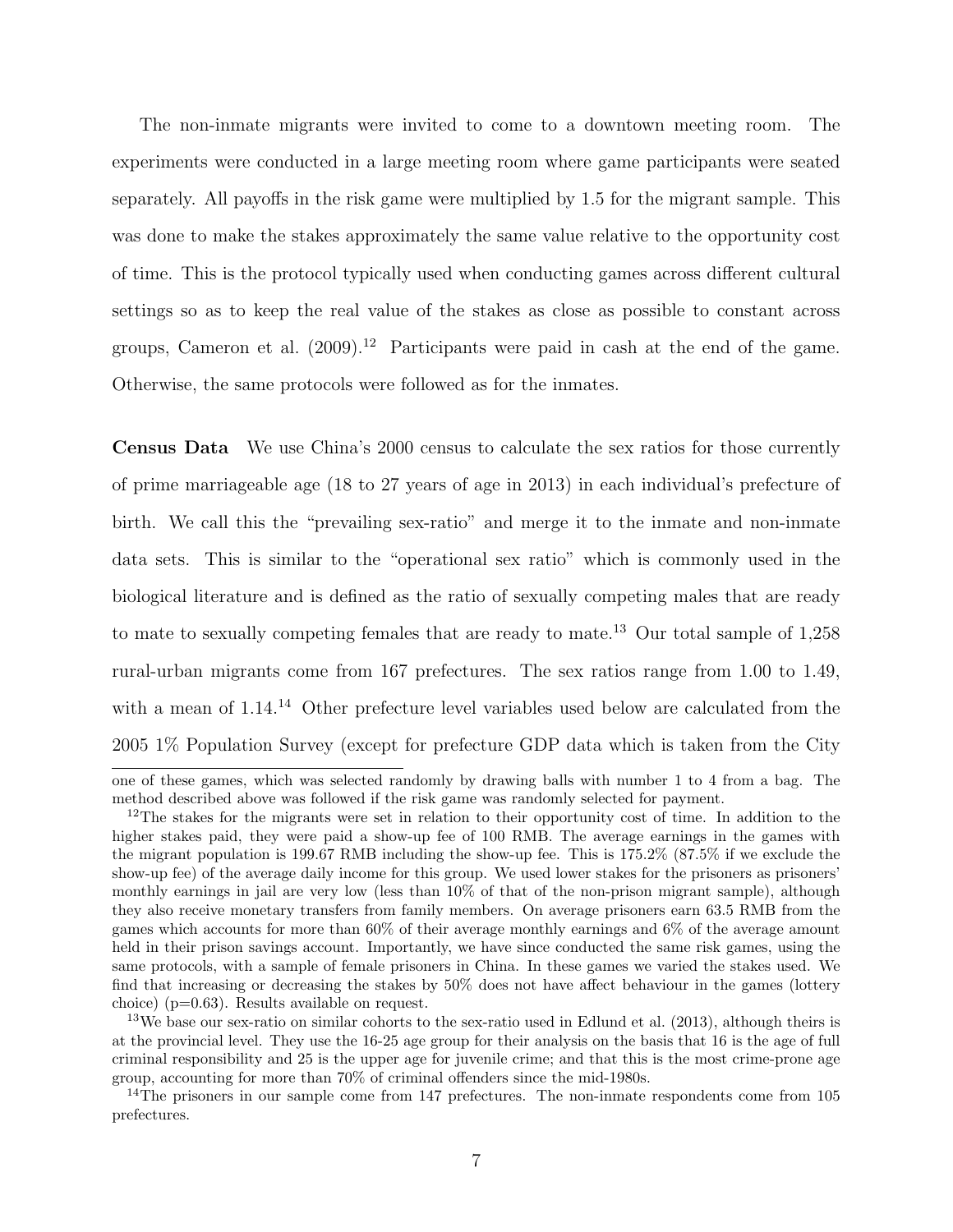Statistical Yearbooks).

#### 3.4 Summary Statistics

Table 1 compares summary statistics for the prisoner and non-inmate migrant samples. It shows that on average, the non-inmate migrant sample is of similar age to the inmates. They are, however, somewhat better educated with approximately 3 years more schooling. Their parents are also more educated than the parents of their prisoner counterparts. Non-inmate migrants are 11 percentage points more likely to be married, but have fewer children.

#### 4 Estimation Strategy

We start the analysis by examining whether a higher current prevailing sex ratio in one's prefecture of birth is associated with a higher propensity for criminality.<sup>15</sup> That is, we regress whether the individual is incarcerated or not on the prevailing sex-ratio and a range of individual and prefecture level controls.

We pool migrant and prisoner samples and merge on the prevailing sex ratio in the individual's prefecture of birth. This is a case-control approach - we over-sample those affected by the "rare event" (in our case criminality) and supplement this with a sample from the wider population. This approach has been used widely to study events such as maternal mortality; infant mortality; and criminality. (See for example Ganatra et al. (1998), Blair et al. (1996) and Dobrin (2001).) We follow King and Zeng (2001) and correct for the use of case-control data by estimating logistic regressions when the dependent variable reflects the sampling strategy (i.e. when we are estimating whether the respondent is a prisoner or not). The estimate of the constant is corrected using the ratio of the sample size of prisoners and non-prisoners to their population size.<sup>16</sup> All regressions presented in this paper control for

<sup>&</sup>lt;sup>15</sup>Our dependent variable reflects incarceration, and not criminality per se. The widely cited crime statistics that show crime increasing in China similarly reflect criminal convictions, rather than the number of crimes actually committed.

 $16\text{We assume a prisoner population in Shenzhen of } 86,148 \text{ and a migration population of } 3,450,000. \text{ Cal-}$ culations underlying these assumptions are shown in Section A.1 in the appendix. This empirical strategy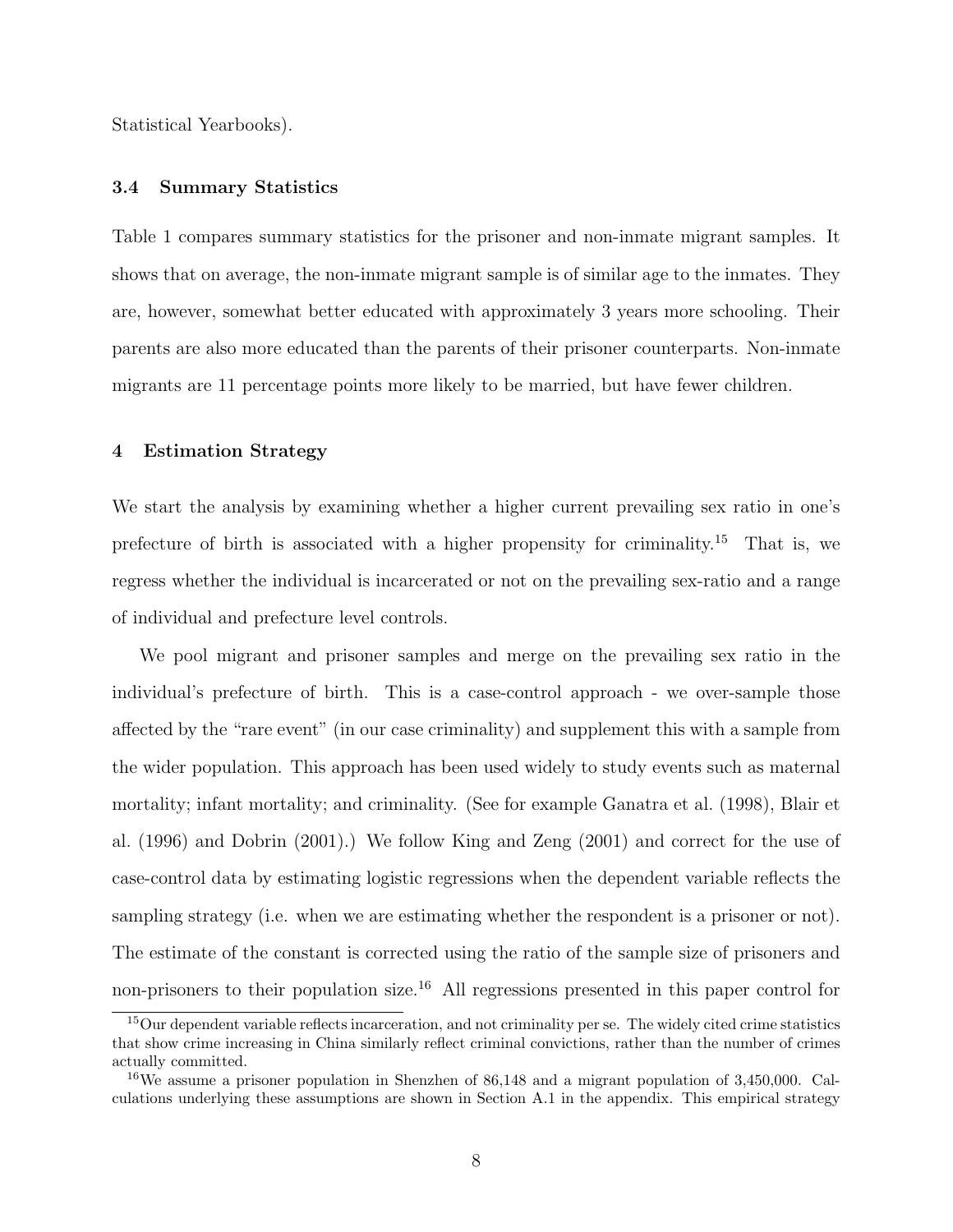sending province fixed effects and standard errors are clustered at the prefecture level.

#### 4.1 Exogeneity of Sex Ratios in China

The most important concern with respect to the validity of our estimation strategy is that prefecture sex-ratios may reflect cultural differences across different prefectures (for example, the extent of son preference) which are also associated with differences in behaviors, such as the propensity to commit a crime.<sup>17</sup> Edlund et al.  $(2007)$  however show that sex-ratios in China are a result of the stringency with which the One Child Policy (OCP) has been implemented. Specifically, they find that the extent of adherence to the OCP is a function of the characteristics of government officials (in particular the extent of central government contacts) at the time of the policy's introduction, and that these characteristics are not serially correlated so sex-ratio at birth is largely unrelated to other contemporaneous outcomes.

If cultural factors or other non-time-varying characteristics of prefectures are important determinants of sex ratios then we would expect to see time dependence in sex ratios. However the correlation in the prefecture sex ratios for cohorts born before the introduction of the OCP (1971 to 1975) and five to ten years after the OCP (1986 to 1995) is almost zero (0.05). Hence it seems it is safe to assume that sex ratios in China are exogenous. Nevertheless, we explore the sensitivity of our results to potential endogeneity below.

#### 5 Results

Table 2, Column 1 reports coefficients and marginal effects from regressing the prevailing prefecture of birth sex ratio on the probability of being incarcerated. The coefficient on

relies heavily on the assumption that the errors follow a logistic distribution. Xie and Manski (2010) suggest testing this assumption by estimating and comparing weighted and unweighted logistic regressions. If the errors do follow a logistic distribution, the weighted and unweighted estimates should be similar. Table A1 in the appendix presents the weighted and unweighted results and, as can be seen, they are very similar. We present the unweighted results as our main results in the body of the paper. When estimating regressions with a dependent variable that is other than whether the respondent is the prisoner, we include a dummy for the sampling strata (whether the respondent is a prisoner or not) as suggested by Solon et al. (2015).

<sup>&</sup>lt;sup>17</sup>Dreze and Khera (2000) find that the sex ratio is strongly positively correlated with murder rates in cross-sectional district level data in India. They suggest that this may be due to endogeneity with more patriarchal districts having stronger preferences for male children and high rates of violence against women.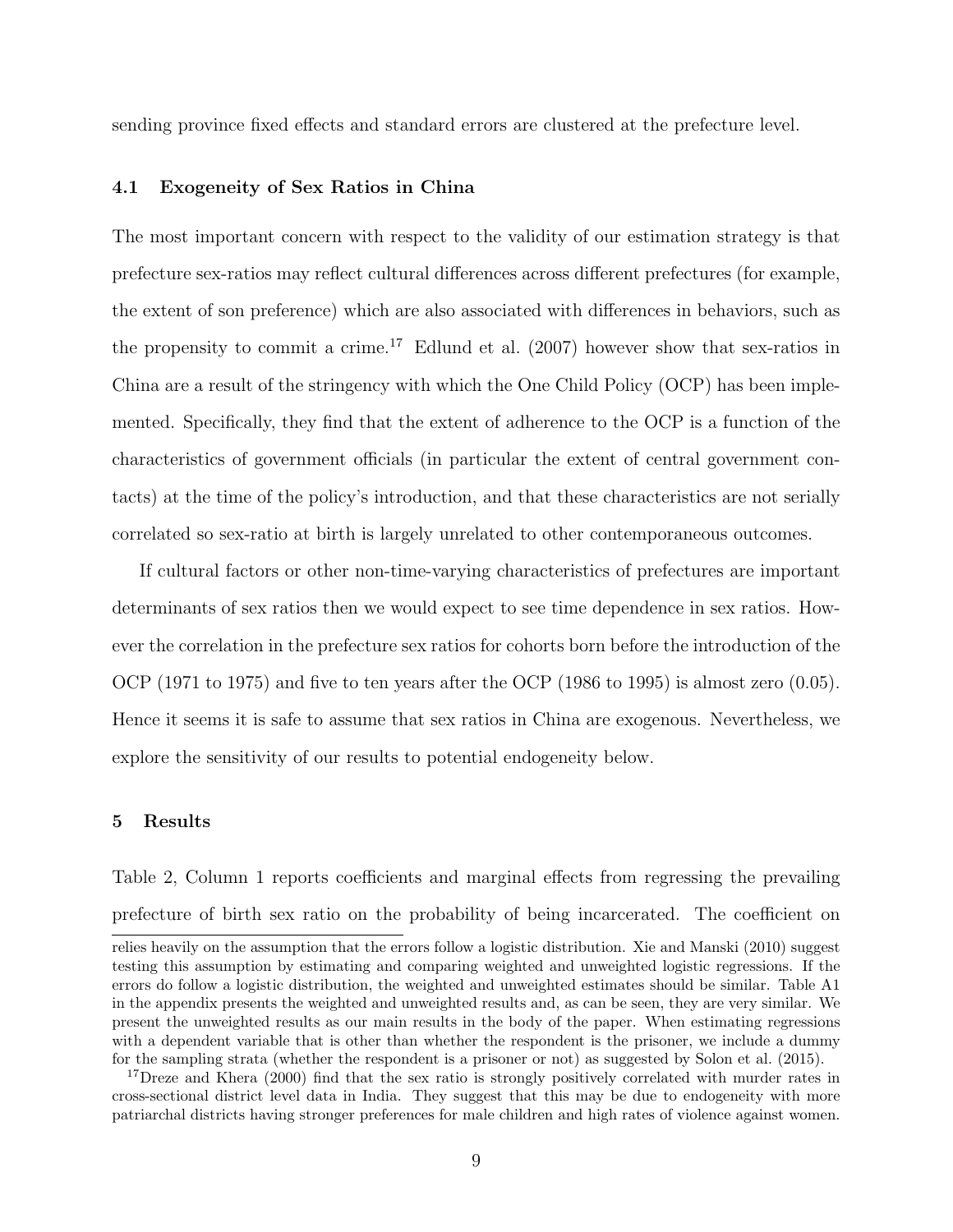the sex ratio is positive and strongly statistically significant. The estimate of the marginal effect suggests that moving from the naturally occurring sex ratio at birth in humans of about 1.07 to our sample mean of 1.14 (114 males for every 100 females) would increase the incarceration rate by about 0.21 percentage points. Given that we estimate that about 2.5 percent of the male migrant population in Shenzhen are incarcerated (see Section A.1), this corresponds to an 8.4% increase in the probability of being incarcerated for committing a crime.

In column 2 we add additional controls for the individual's age, marital status, number of children, years of schooling, IQ test result, and mother's and father's years of schooling. Column 3 adds prefecture level controls in the regression - the log of prefecture level GDP, the gini coefficient for individual monthly income, the rate of migration out of the prefecture and the share of minority groups in the rural prefecture population.<sup>18</sup> The only one of these prefecture level variables that is significant is the share of the population from minority ethnicities. It is positive and significant. The inclusion of the household and prefecture controls does not affect the statistical significance of the coefficient on the sex-ratio. The magnitude of the marginal effect increases with the inclusion of the controls to 0.12. This is a relatively large effect, consistent with a 34 percent increase in crime associated with the increase from the naturally occurring sex-ratio to the sample mean.

Our finding of a positive and significant correlation between the sex ratio faced by individuals from different prefectures of origin and the probability of being incarcerated verifies the findings of Edlund et al. (2013) which found a positive relationship between provincial level sex ratios and crime rates for 30 provinces between 1988 and 2004. That we are able to establish the same relationship between individual propensities to commit criminal acts and sex-ratios from 167 prefectures is of some note.

The other explanatory variables largely have the expected relationship with criminality. Years of schooling is negatively correlated with the probability of being incarcerated, as is

<sup>&</sup>lt;sup>18</sup>The gini coefficient is calculated from data on individuals' monthly incomes in the 2005 1% population survey.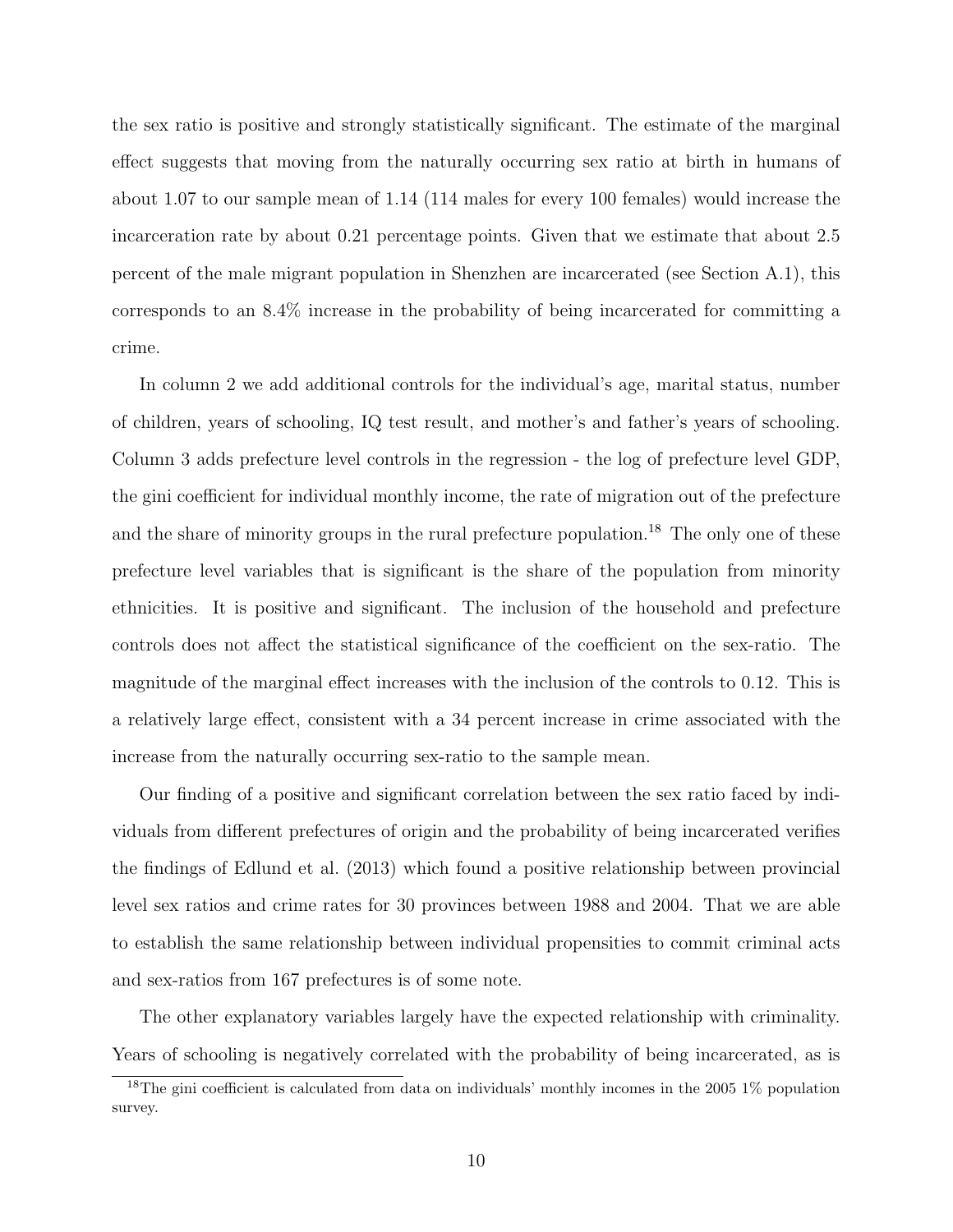mother's educational level. Being married is also negatively associated with being in prison, although prisoners on average have slightly more children than non-inmates. There is not a significant difference in the IQs of inmates and non-inmates. These results are largely consistent with the summary statistics in Table 1.

#### 5.1 Behavioral Determinants

So what is driving the relationship between the sex-ratio and crime? As discussed above, growing up in an environment with excess males may affect men's behavioral traits, as has been shown in the literature on animals. Table 3 examines whether two particular behavioral measures which have been hypothesized to be related to criminality in the literature (Becker (1968) and Gottfredson and Hisrchi (1990)) – risk taking and time preferences – are associated with the prevailing sex ratio.

Time Preferences We construct two different indicators of time preferences from the time preference questions. Column 1 uses a continuous measure of patience as the dependent variable. This variable indicates the point at which the respondent switches from choosing to get a payoff in one month's time to getting a payoff in seven months' time. There are eleven questions. Our constructed variable ranges from 0 (most impatient - always chooses to get the money in one month's time) to 11 (most patient -always chooses to get the greater amount in the future). The dependent variable in Column 2 equals one if the individual is the most impatient (always prefers the payment in one month's time instead of seven months' time) and zero otherwise.

Table 3 shows that an excess supply of men is found to be associated with greater impatience. A 10 percentage point increase in the prevailing sex ratio in one's home prefecture is associated with a reduction in the switching point by 0.47 on an 11 point scale, or a 6.3 percentage point increase in the probability that a respondent will always prefer the payment in a month over a payment in seven months' time.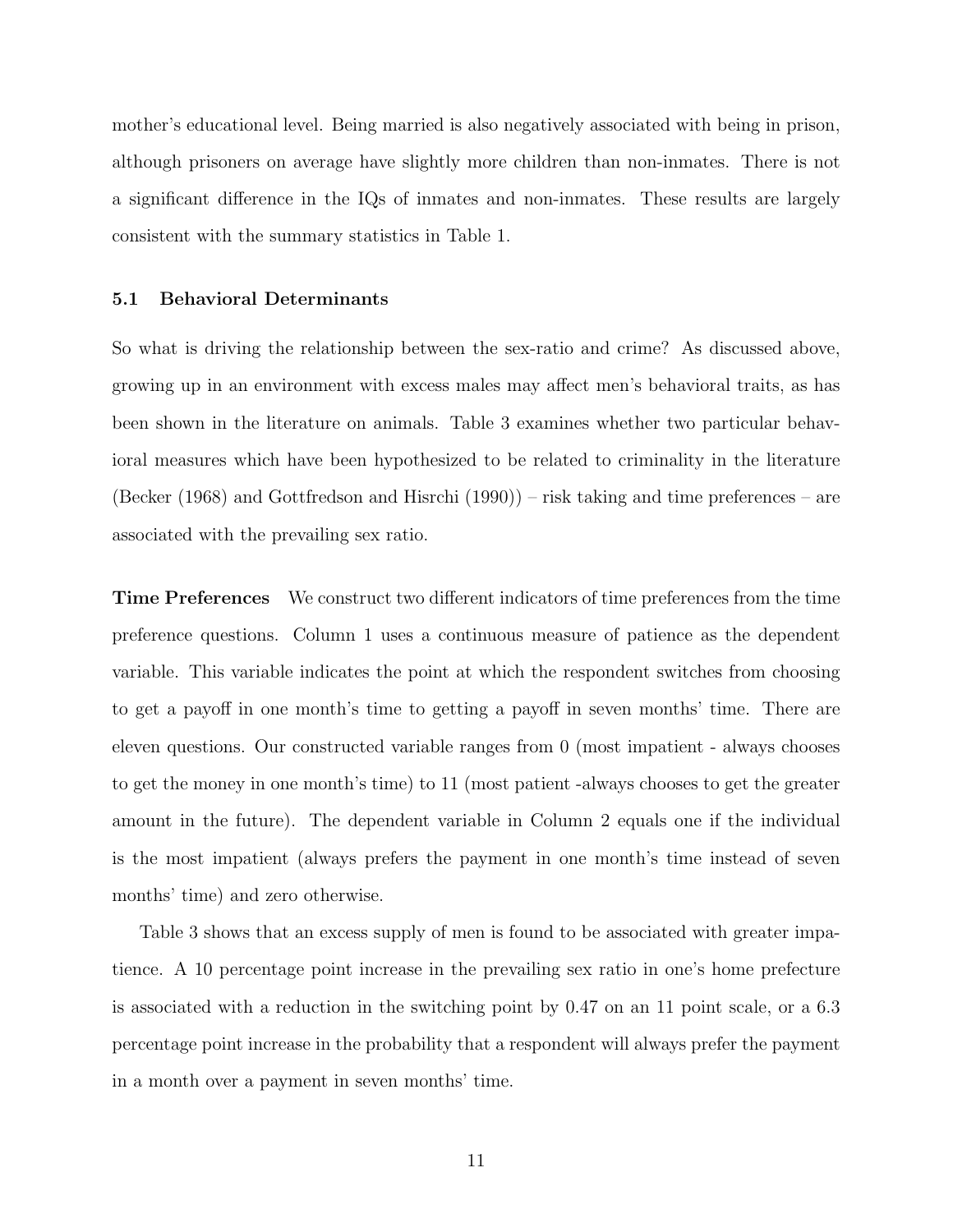Risk Preferences Two analogous measures of willingness to take risks are used. Column 3 presents results using a continuous measure indicating the switching point in the risk game (the point at which the participant changes from choosing the sure payment to choosing the gamble) as the dependent variable. We have reverse-coded this variable so that a higher number indicates a greater willingness to take risks. The dependent variable in Column 4 equals one for those who always choose to take the gamble and zero otherwise.

We find that a higher sex-ratio is associated with greater risk-taking. A 10 percentage point increase in the prevailing home prefecture sex ratio is associated with a 4.7 percent increase in the probability that a respondent chooses always to take the riskiest option (significant at the 10% level).

Personality Traits We also collected information on the Big 5 personality traits and examine whether they are associated with the sex ratio.<sup>19</sup> Table 4 presents the results. Extroversion, conscientiousness, openness and agreeableness are not statistically significantly associated with the prevailing sex ratio. The sex-ratio is associated with an increased neuroticism score. A 10 percentage point increase in the sex ratio is associated with about a 0.03 increase in the neuroticism score (which has a mean of 3.07 and a standard deviation of 0.37). This result proves not to be robust to the inclusion of additional prefecture controls in the robustness tests below.

Having found reasonably large impacts of the sex-ratio on behavioral preferences, we now examine whether these preferences are associated with a greater risk of criminality. Column 1 in Table 5 replicates the result in Table 2 that the prevailing sex-ratio is significantly associated with a greater probability of criminality. Column 2 shows the results of regressing whether one is a prisoner or not on measures of risk and time preferences. Being in the upper tail of the distributions of impatience and risk-taking is associated with a greater probability

<sup>&</sup>lt;sup>19</sup>The Big 5 personality traits measure five broad dimensions of personality that have been found to be consistent non-overlapping measures of personalities with wide applicability across cultures. The five dimensions are openness to experience, conscientiousness, extroversion, agreeableness and neuroticism.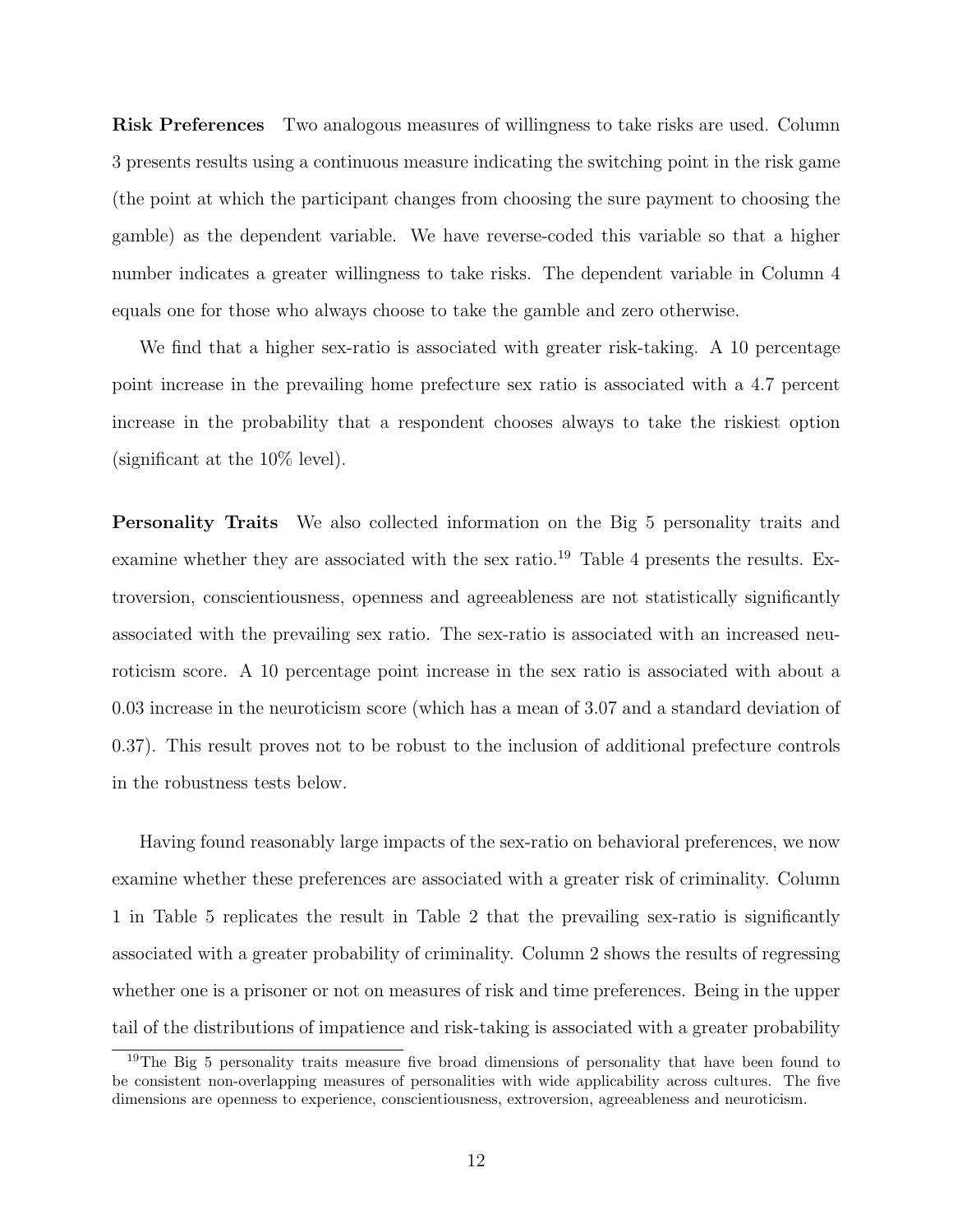of criminality. The effects of the behavioral impacts are strongly significant and positive.

Column 3 adds the prevailing sex-ratio to the regression. Its coefficient is largely unaffected by the inclusion of the behavioral parameters and remains strongly statistically significant, as do the coefficients on the behavioral parameters. Column 4 adds the household and prefecture controls that were included in Table 2. The inclusion of these controls reduces the significance of the time preference variable. Being in the riskiest category however remains strongly significant and becomes slightly larger in magnitude. The magnitude of the effect is relatively large. Being in the riskiest group is associated with about a 1 percentage point  $(40\%)$  increase in the probability of being incarcerated.<sup>20</sup>

The final column in Table 5 adds controls for the Big 5 personality traits – neuroticism, openness, agreeableness, extroversion and conscientiousness – and finds that they are strongly significant determinants of crime. Consistent with the psychology literature, neuroticism is strongly and positively related to criminality (Egan, 2009). Our results that conscientiousness and openness are negatively associated with criminality are also largely consistent with expectations. We also find that in the Chinese context extroversion is negatively associated with crime.<sup>21</sup> Importantly, the sex-ratio remains strongly significant when the behavioral and personality traits are included in the criminality regressions, suggesting that there are mechanisms in addition to the behavioral ones identified above that drive the relationship between criminality and the sex-ratio.

A possible concern with these results is that being in prison may affect preferences and so we may be picking up the effect of being incarcerated on preferences rather than the effect of preferences on criminality. This is less of a concern for the Big-5 personality traits which are thought to be relatively stable over time but is a greater concern for the questions on time preferences and risk attitudes.

<sup>&</sup>lt;sup>20</sup>The magnitude of the coefficient on the indicator of being in the most impatient group suggests a 0.4 ppt (16%) in the probability of being an inmate but is statistically insignificant.

<sup>&</sup>lt;sup>21</sup>The psychology literature has found that psychopathy in males is associated with lower agreeableness, conscientiousness, and greater neuroticism (Egan, 2009). Low openness has been found to have some connection with crime but less consistently than the other traits, Wiebe (2004).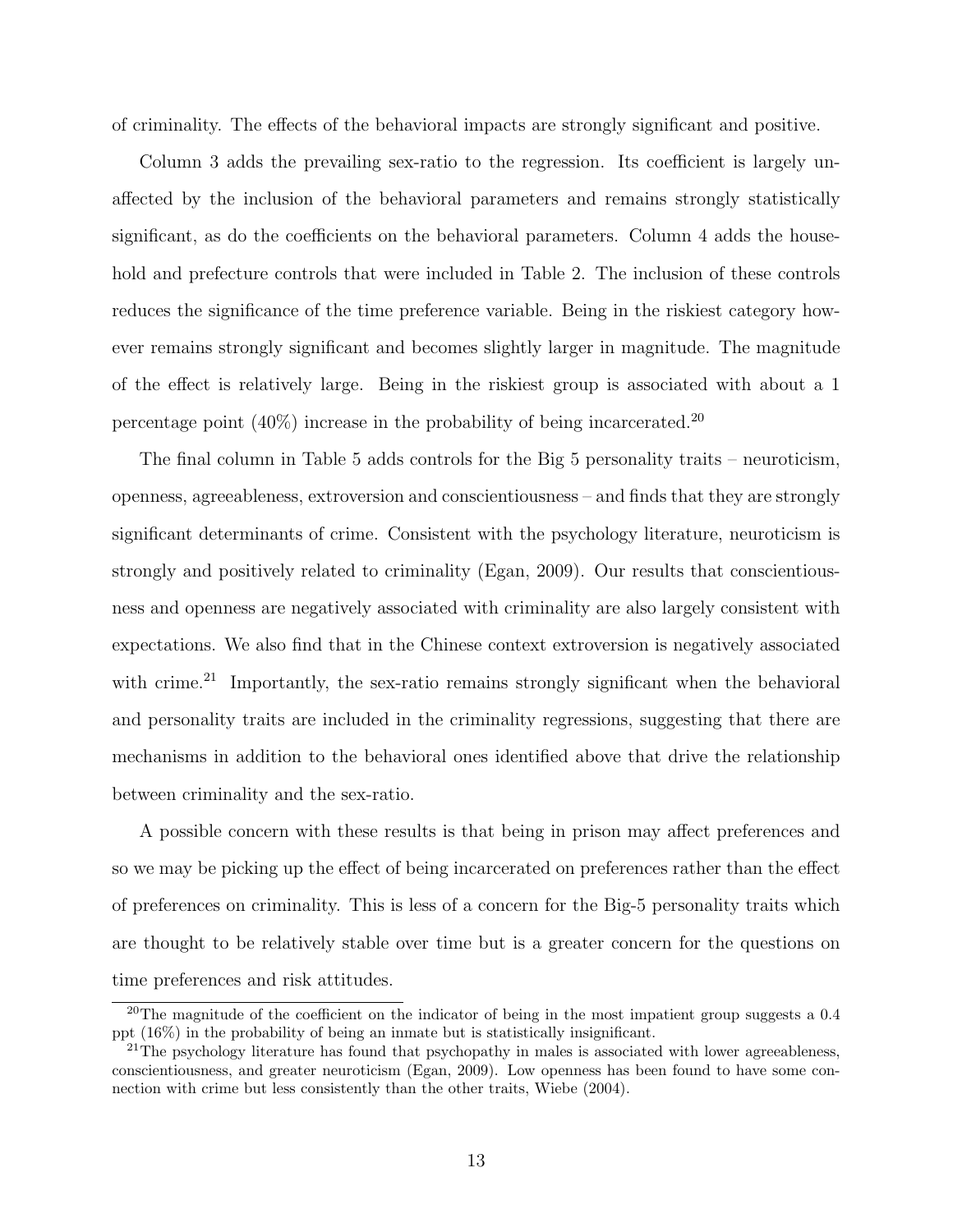If incarceration does affect behavior then one would expect that the length of time spent in prison would be associated with behavioral differences. We test this by adding the time spent in prison as an additional control variable in the regressions, while also controlling for total sentence length. Table A2 presents these results and shows that the coefficients on both of these variables are statistically insignificant in all estimations. Including these variables does not change the estimated effect of the sex-ratio.<sup>22</sup>

Although we find quite large effects of the sex-ratio on behavioral preferences and of behavioral preferences on criminality, when we put these two results together – the effect of the sex-ratio on risk and time preferences and the impact of these preferences on criminality – we find that a 10 percentage point increase in the sex ratio increases the probability of being incarcerated via increased risk-taking by 0.05 percentage points (2.0%) and via impatience by 0.025 percentage points  $(0.8\%)$ .<sup>23</sup> Hence, a total of 0.075 percentage points  $(3\%)$  increase via behavioral channels. This accounts for only about 6.3% of the total effect of the sex-ratio on incarceration.<sup>24</sup>

#### 5.2 Examining Marriage Market Mechanisms

So it appears that although the sex ratio does have an impact on underlying behavioral parameters and these in turn affect criminality, the sex ratio continues to have a strong effect on criminality, independent of the behavioral effect. The pressure the high sex ratio places on men looking to find a wife has been hypothesized in the literature to be an important driver of the relationship between the sex ratio and criminality. There is pressure on men to make themselves more financially attractive in order to find a mate in a world in which there

<sup>&</sup>lt;sup>22</sup>Another test we conduct is to examine whether the sex ratio determines the behavioral parameters within the prisoner sample. The sex ratio remains strongly significant in unreported results estimated off just the prison sample.

<sup>&</sup>lt;sup>23</sup>These figures are calculated using the marginal effects of the sex-ratio on risk and time preferences in columns 2 and 4 of Table 3 and the marginal effects of risk-taking and time preferences on criminality in column 5 in Table 5. For risk-taking –  $(0.1 * 0.47) * 0.01 = 0.047$  ppts; for impatience –  $(0.1 * 0.63) * 0.004 =$ 0.025 ppts.

 $24$ From Table 2 Column 3, the total effect of a ten percentage point increase in the sex-ratio on criminality is 1.2 percentage points.  $0.075/1.2 = 6.3\%$ .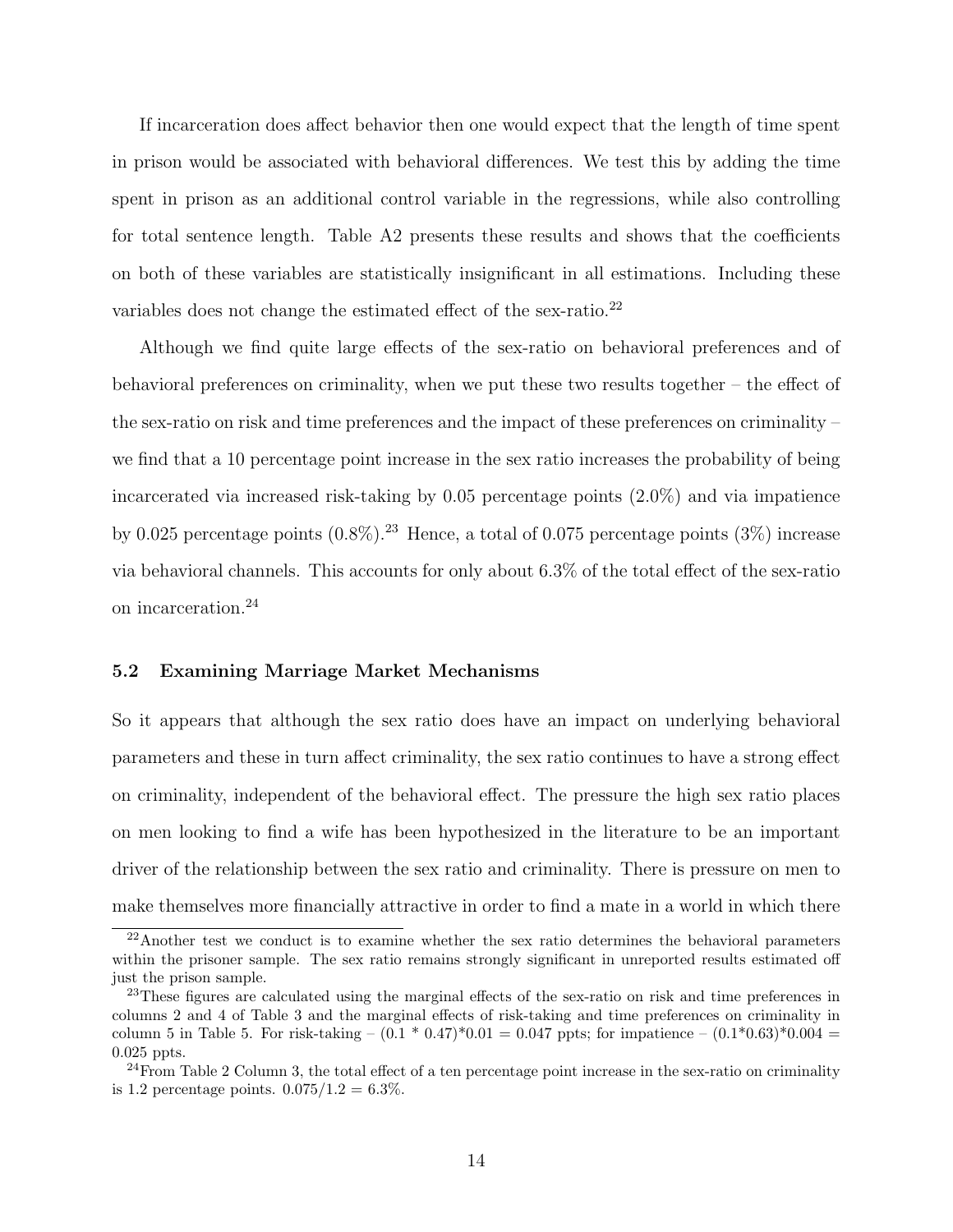are many more men than women. This hypothesis has however not been directly tested.

If the prevailing sex ratio is capturing what people perceive to be marriage market pressures, then its effect should be strongest for unmarried men. To examine this mechanisms we interact the prevailing sex ratio with whether the respondent is married or not. The existing literature, in particular, the social biology literature, predominantly relates individuals' behaviors and criminal activities to their own reproductive needs. However, in a society where the traditional family structure is still highly valued, individuals may take into account their offsprings' reproductive needs. The sex-ratio may thus also exert a greater pressure upon men who have children (particularly sons who carry on the family name) than those who don't.<sup>25</sup> To investigate this avenue, we also interact the prevailing sex ratio with a variable that indicates whether the respondent has children, and allow this to vary with the presence of sons (by interacting the sex-ratio and a variable defined to equal one if he respondent only has daughters and is unlikely to have any more children, as indicated by the youngest child being more than 10 years of age, and zero otherwise).

Table 6 reports the results. Column (1) shows that for unmarried men the prevailing sex ratio is strongly positively associated with the probability of being incarcerated. A 10 percentage point increase in the prevailing sex ratio is associated with almost a 1.8 percentage point increase in the probability of incarceration. This effect is largely offset for married men and becomes insignificant ( $p=0.38$ ). Column (2) explores the effects of having children. It shows that men with children are slightly more likely to be in prison than men without children. This impact does not vary with the sex of the child.

In summary, the sex ratio affects criminality a little through behavioral impacts but most of the impact operates via the direct impact on unmarried men through the marriage market.

<sup>25</sup>In modern China, although many middle income families have adopted western values, traditional Confucian teachings are still strong, particularly in rural areas. In Confucian thought, filial piety is considered the first virtue. In discussing filial piety one of the most renown Chinese philosophers, Mencius, finds that there are three ways of being unfilial, and to have no posterity (no descendants) is the greatest of them (Lee (2004), page 142). Thus, having male descendants to carry on the family name is of prime importance.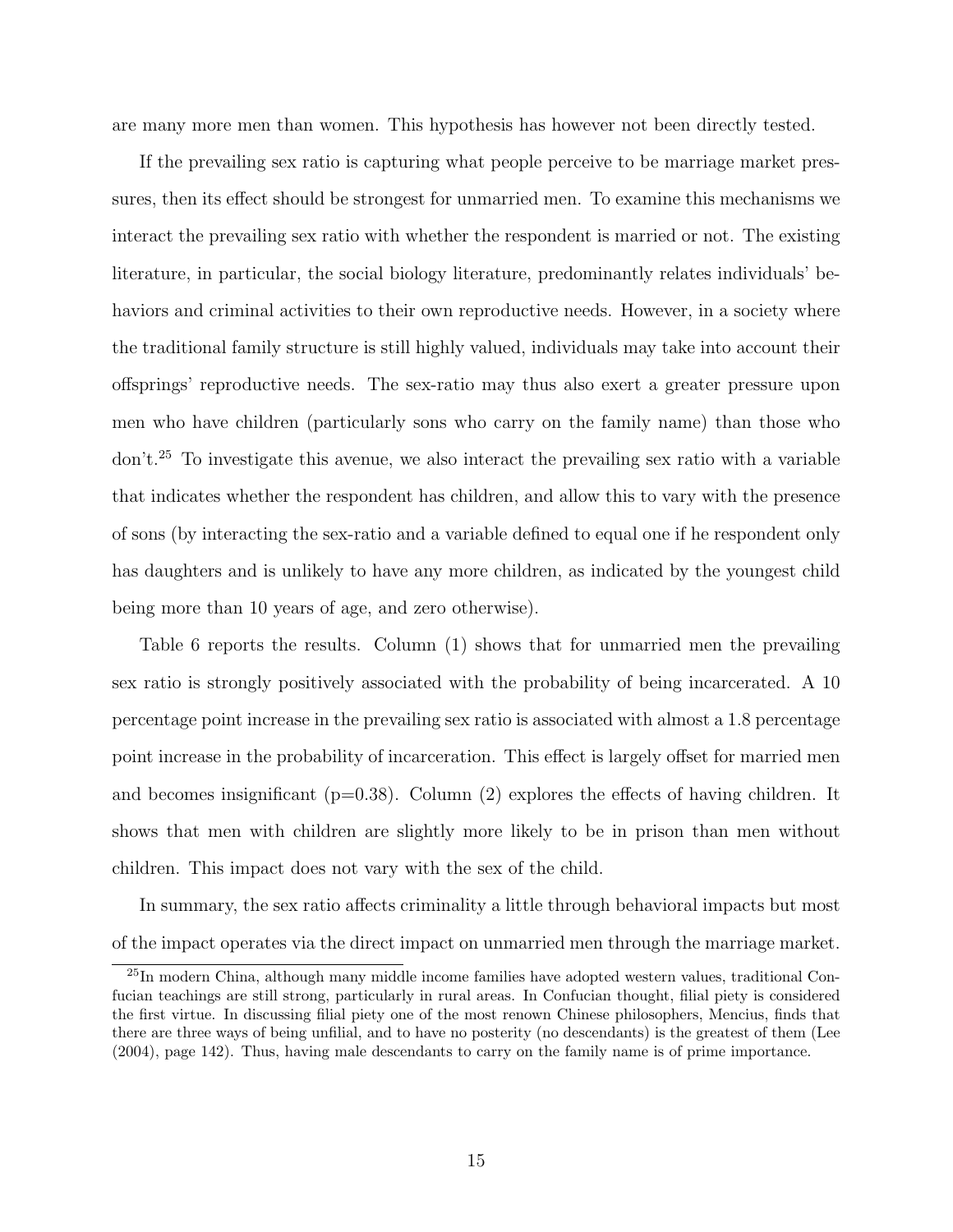#### 5.3 What Types of Crime?

We now examine whether a high sex ratio is related to particular types of crime. The discussion above would suggest that it is related to economic crime, as unmarried men try to make themselves more financially attractive in the marriage market. The socio-biological and criminology literature however suggests that high sex ratios may result in greater aggression towards females, and so we might expect a greater increase in violent crime.

The prison administrative data provide detailed descriptions of crime types. We have coded them into two, not mutually exclusive, categories: violent crime (including robbery, sexual offences, and violence); and economic crime (robbery, burglary, drug dealing, and other economic crime such as providing gambling venues, illegal business dealings, etc.). We also examine sexual crime separately so as to be able to examine whether the sex-ratio has any association with sexual assault. We report marginal effects from logits on the prison sample with violent crime, sexual offences or economic crime as the dependent variable.

We find that economic crime is positively associated with the sex-ratio and that again this relationship is being driven by unmarried men. The prevailing sex-ratio is not associated with violent or sexual crimes (see Table 7).

#### 5.4 Robustness Checks

Instrumental Variables Results We have argued above that the sex-ratio in China is exogenous because it reflects the implementation of the one child policy. Edlund et al. (2007) present empirical evidence in support of this, as do we above. Nevertheless, to dispel any remaining concerns about endogeneity, in this section we instrument for the prevailing sexratio. We construct an instrument that reflects the severity of the implementation of the policy and interact this with the inverse of the ethnic minority share of the rural prefecture population (as ethnic minorities are not subject to the policy).<sup>26</sup> This instrument is a

<sup>&</sup>lt;sup>26</sup>Our measure of the strictness with which the policy is implemented is the quantitative indicator of "policy fertility" developed by Baochang et al. (2007). This indicator is the average number of children per women who would be born in the prefecture if childbearing rigorously followed the prescribed fertility policy.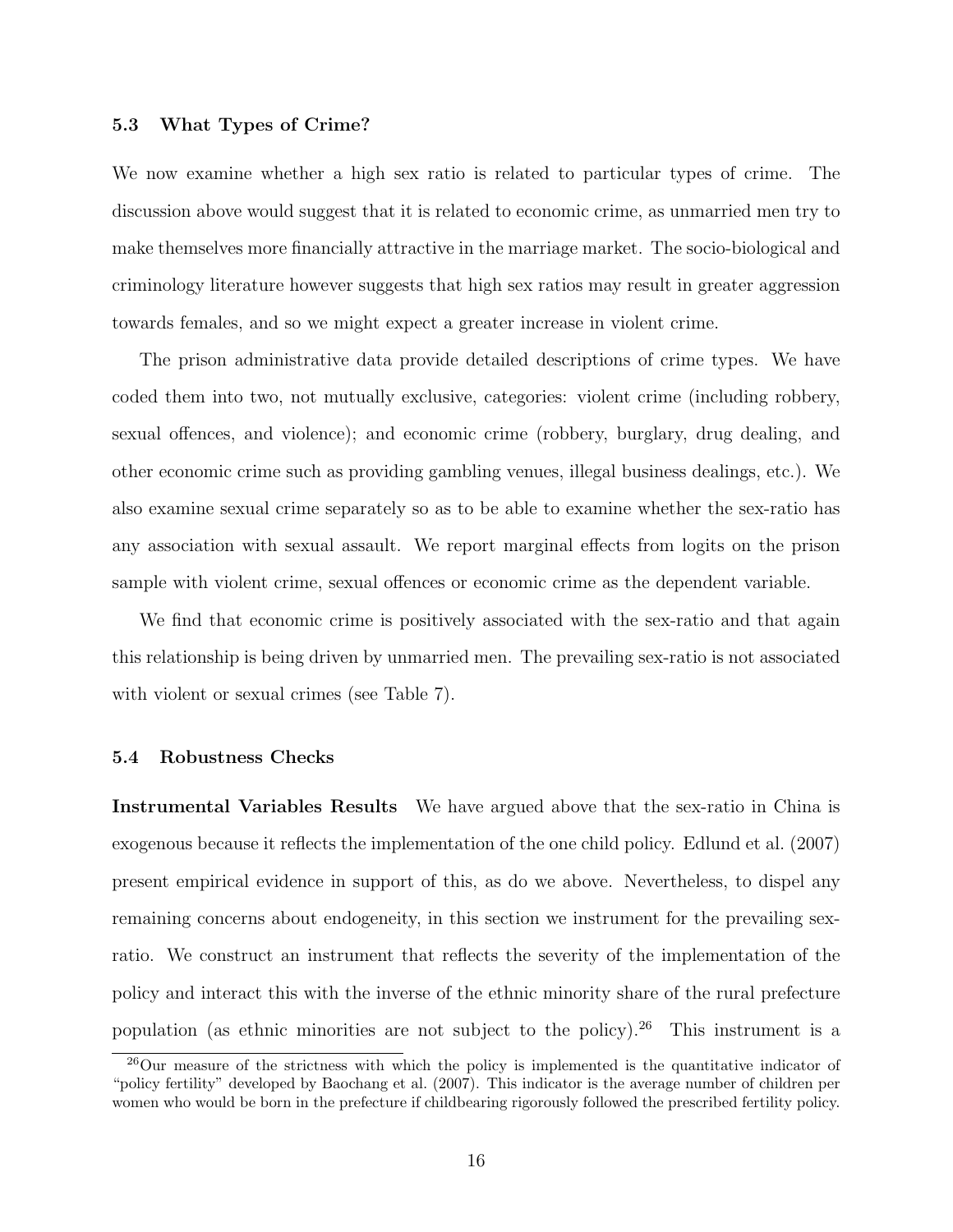statistically significant predictor of prefecture sex-ratios, and strongly so when household and prefecture controls are included in the model (Column 2). The results in Column 1 of Table 8 show that the coefficient on the prevailing sex-ratio remains positive and statistically significant when instrumented. The coefficient increases in magnitude (from 0.12 in Column 3 in Table 2 to 0.18). Note that the IV and OLS coefficients are not statistically significantly different from one another. When we include the individual and prefecture controls the coefficient on the sex ratio remains large and positive. Its statistical significance drops so that it just falls under the  $10\%$  significance level ( $p=0.12$ ).

To further dispel concerns that the sex ratio may be proxying for unobservable characteristics of the prefectures we re-estimated all specifications including an additional array of prefecture-level controls. We include controls for the proportion of the prefecture's rural population with educational attainment of at least high school level; the proportion who are in the labour force; the unemployment rate; the proportion who have rural residency status; average log annual income; and average real gdp per capita growth between 2002 and 2012. The only result that was affected by the inclusion of these controls was that showing a positive relationship between neuroticism and the prevailing sex ratio, with the coefficient on the sex ratio becoming smaller and statistically insignificant  $(p=0.24)$ . Results available on request.

#### 6 Conclusions

To conclude, we find that the prevailing home prefecture sex-ratio is positively associated with the propensity to commit crimes. Some of this relationship is accounted for by the finding that a high sex ratio is associated with greater risk-taking and impatience. The behavioral component is however relatively small, explaining 6.3% of the impact of the sexratio. The direct pressure on men to find a partner in the marriage market is the primary driver of the increases in crime. Men turn to criminal activity in response to the greater competition in finding a mate and the need to appear more financially attractive. These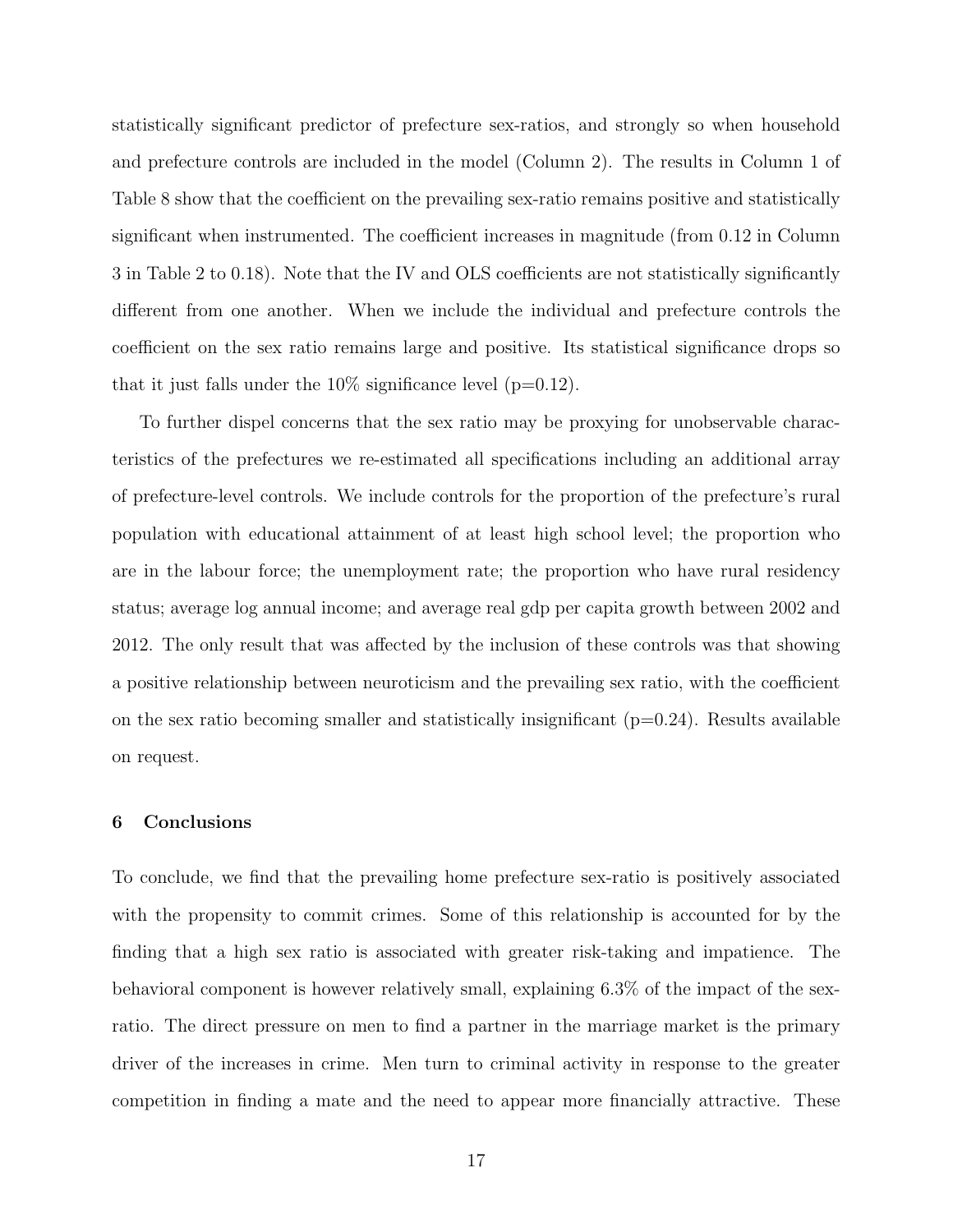marriage market pressures result in a higher propensity to commit financially rewarding crimes.

Recently, in response to the skewing of sex-ratios, the rapid aging of the population, and reports of behavioral problems among the single child generation, the Chinese government relaxed the One Child Policy and now allows all couples to have two children. It remains unclear, however, to what extent this change will ultimately affect sex-ratios, and hence what are the implications for crime. Some researchers have predicted little change in fertility behavior (Cai, 2010). Even if the new policy does result in a more balanced sex-ratio, it will take at least a generation before the ratio between men and women in the marriage market approaches parity. Hence, the current marriage market pressures are likely to be sustained and possibly worsen in the short term, with the concomitant incentives to engage in crime.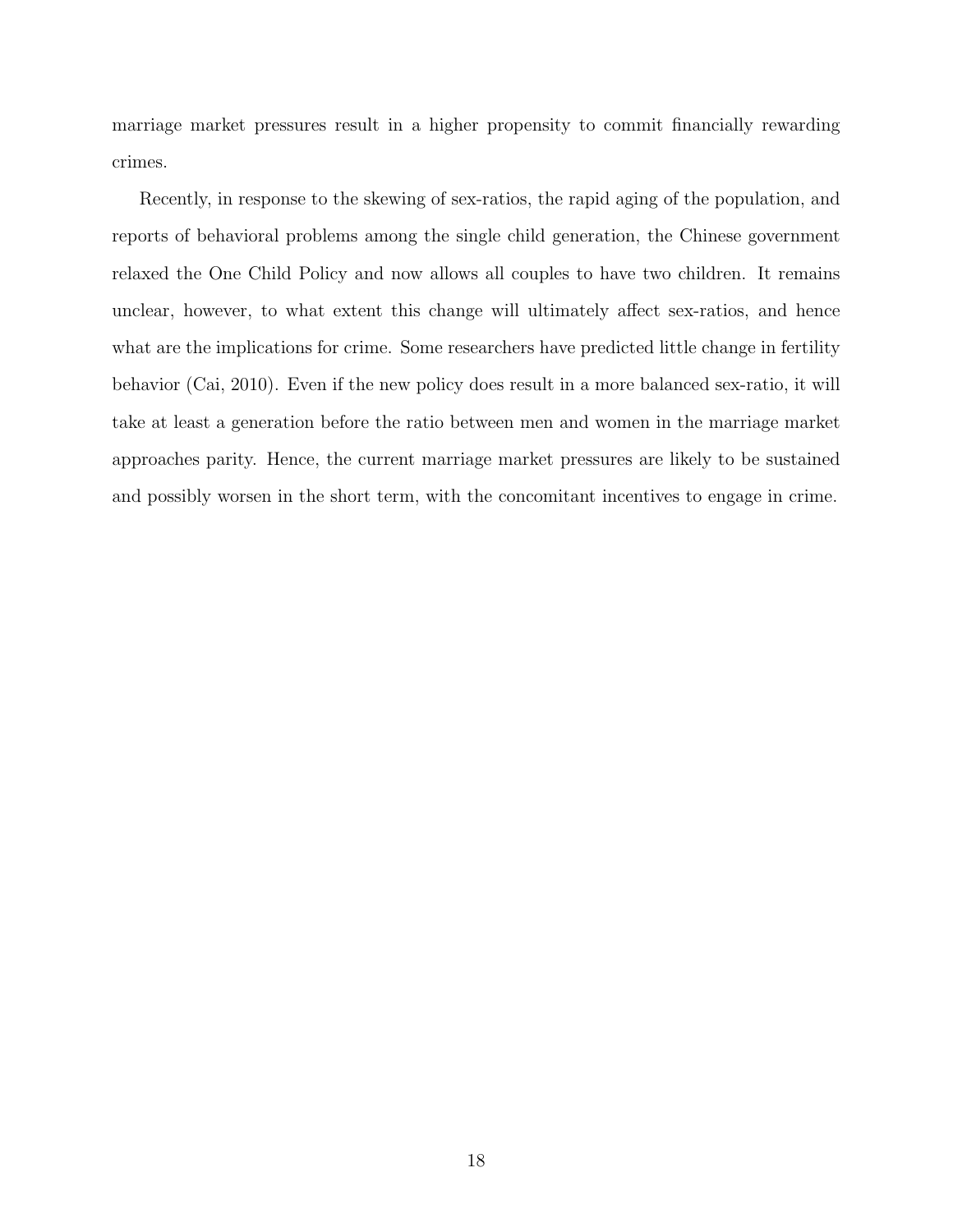#### References

- Baochang, Gu, Wang Feng, Guo Zhigang, and Zhang Erli, "China's Local and National Fertility Policies at the End of the Twentieth Century," Population and Development Review, Mar 2007, 33 (1), 129–147.
- Barber, Nigel, "The Sex Ratio and Female Marital Opportunity as Historical Predictors of Violent Crime in England. Scotland, and the United States," Cross-Cultural Research, Nov 2003, 37(4), 373–392.
- Becker, Gary S., "Crime and Punishmet: An Economic Analysis," Journal of Political Economy, 1968, 76 (2), 169–217.
- Blair, Peter S, Peter J Fleming, David Bensley, Iain Smith, Chris Bacon, Elizabeth Taylor, Jem Berry, Jean Golding, and John Tripp, "Smoking and the sudden infant death syndrome: results from 1993-5 case-control study for confidential inquiry into stillbirths and deaths in infancy," British Medical Journal, 1996, 313.
- Cai, Yong, "China's Below-Replacement Fertility: Government Policy or Socioeconomic Development?," *Population and Development Review*, Oct 2010, 36 (3), 419–440.
- Cameron, Lisa, Ananish Chaudhuri, Nisvan Erkal, and Lata Gangadharan, "Do Attitudes Towards Corruption Differ Across Cultures? Experimental Evidence from Australia, India, Indonesia and Singapore," Journal of Public Economics, 2009, 93, 843–851.
- Dobrin, Adam, "The Risk of Offending on Homocide Victimization: A Case Control Study," Criminology and Penology, 2001, 38 (2), 154–73.
- Dreze, Jean and Reetika Khera, "Crime, gender, and Society in India: Insights from Homicide Data," Population and Development Review, 2000, 26 (2).
- Edlund, L., H. Li, J. Yi, and J. Zhang, "Sex Ratios and Crime: Evidence from China," IZA Discussion Paper, 2007, (3214).
- $, \ldots, \ldots, \text{ and } \ldots$ , "Sex Ratios and Crime: Evidence from China," Review of Economics and Statistics, Dec 2013, 95 (5), 1520–1534.
- Egan, V., Can personality change?, Chichester: Wiley and Sons, Ltd.,
- Friesen, Lana, "Certainty of Punishment versus Severity of Punishment: An Experimental Investigation," Southern Economic Journal, Oct 2012, 79 (2), 399–421.
- $\equiv$  and Lata Gangadharan, "Designing self-reporting regimes to encourage truth telling: An experimental study," Journal of Economic Behavior and Organisation, Oct 2013, 94, 90–102.
- Gan, Li, Yin Zhcnao, Jia Nan, Xi Shu, Ma Shuang, and Zheng Lu, Data you need to know about China: Research Report of China Household Finance Survey, New York: Springer, 2013.
- Ganatra, B.R., K.J. Coyaji, and V.N. Rao, "Too far, too little, too late: a community-based case-control study of maternal mortality in rural west Maharashtra, India," Bulletin of the World Health Organisation, 1998, 76 (6), 591–598.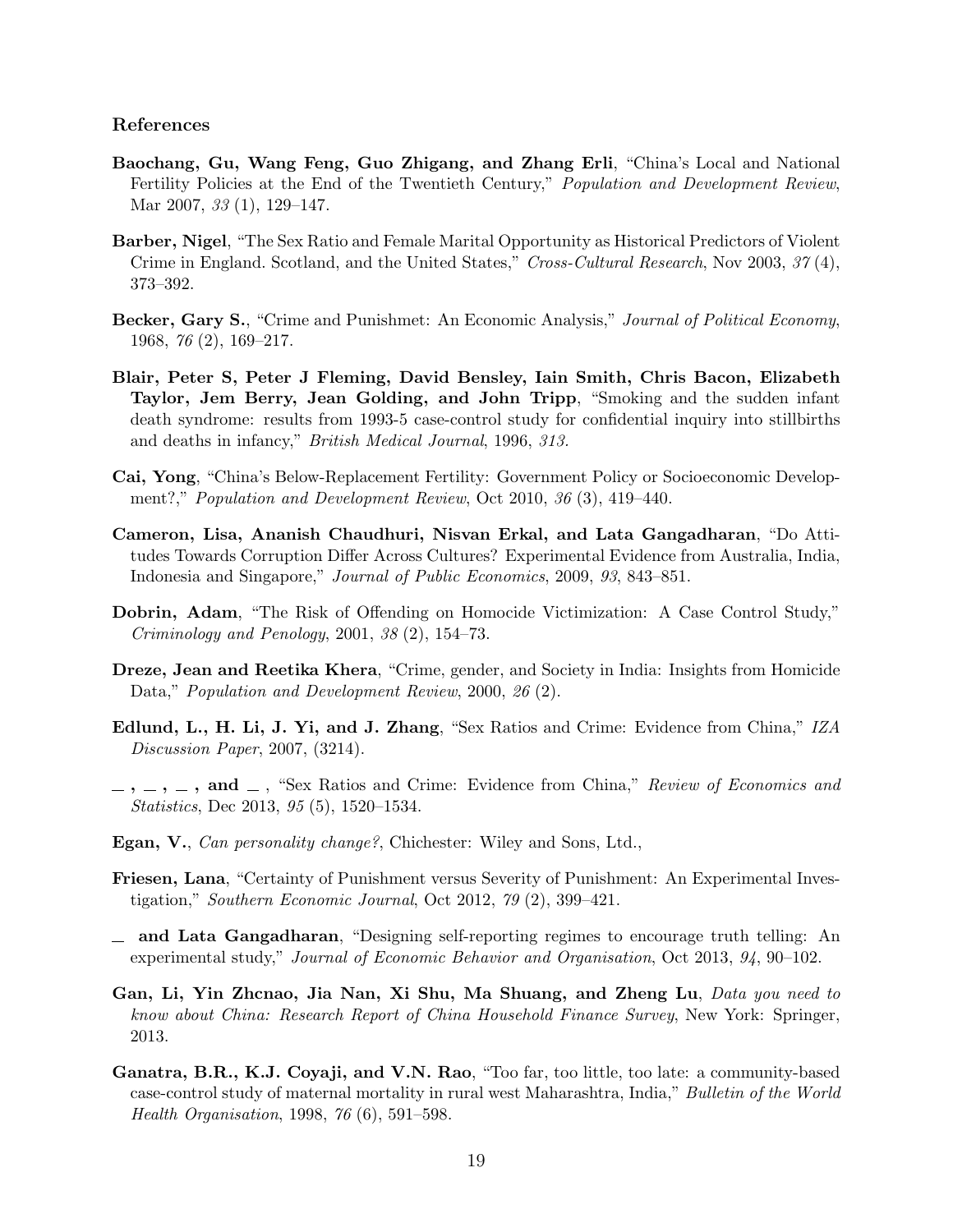- Gneezy, Uri, Alex Imas, and John List, "Estimating Individual Ambiguity Aversion: A Simple Approach," NBER Working Paper, Feb 2015, 20982, 1–23.
- $\Delta$  and Jan Potters, "An Experiment on Risk Taking and Evaluation Periods," Quarterly Journal of Economics, May 1997, pp. 631–645.
- Gottfredson, Michael R. and Travis Hisrchi, A General Theory of Crime, Stanford: Stanford University Press, 1990.
- Hu, Lianhe, Zhuan Xing Yu Fan Zui: Zhong Guo Zhuan Xing Qi Fan Zui Wen Ti De Shi Zheng Yan Jiu [Transition and Crime: An Empirical Analysis of Crime during Chinas Economic Transition], Beijing: Central Communist Party School Press, 2006.
- Hudson, Valerie and Andrea M. Den Boer, "A Surplus of Men, a Deficit of Peace: Security and Sex Ratios in Asias Largest States," International Security, 2002, 26 (4), 5–38.
- King, Gary and Langche Zeng, "Logistic Regression in Rare Events Data," Political Analysis, 2001, 9 (2), 137–163.
- Le Galliard, Jean-Francois, Patrick S. Fitze, Regis Ferriere, and Jean Clobert, "Sex ratio bias, male aggression, and population collapse in lizards," Proceedings of National Academy of Science, Dec 2005, 102 (50), 18231–18236.
- Lee, C.Y., Filial Piety in Chinese Thought and History, Routledge, 2004.
- Liu, Jianhong, "Crime Patterns During the Market Transition In China," The British Journal of Criminology, 2005, 45, 613–633.
- Mazar, N., O. Amir, and D. Ariely, "The dishonesty of honest people: a theory of self-concept maintenance," Journal of Marketing Research, 2008, 45, 633–644.
- Michler, Stephanie, Marion Nicolaus, Richard Ubels, Marco van der Velde, Christian Botha, and Joost Tinbergen ans Jan Komdeur, "Do Sex-Specific Densities affect local survival of free-ranging great tits," Behavioral Ecology, 2011, 22, 869–879.
- NBS, 2013 National Economic and Social Development Statistical Report, Beijing: China Statistics Press, 2014.
- Solon, Gary, Steven J. Haider, and Jeffrey M. Wooldridge, "What are we weighting for?," Journal of Human Resources, Spring 2015, 50 (2), 301–316.
- Wiebe, Richard P., "Delinquent Behavior and the Five-Factor Model: Hiding in the Adaptive Landscape?," Individual Differences Research, 2004, 2 (1), 38–52.
- Wilson, Margo and Martin Daly, "Competitiveness, Risk Taking and Violence: The Young Male Syndrome," Ethology and Sociobiology, 1985, 6, 59–73.
- Wright, Robert, The Moral Animal. Why we are the way we are. The New Science of Evolutionary Psychology, New Yorkj: Vintage, 1994.
- Xie, Yu and Charles F. Manski, "The logit model, the probit model, and response-based samples," University of Wisconsin-Madison, Center for Demography and Ecology, 2010, 88-4.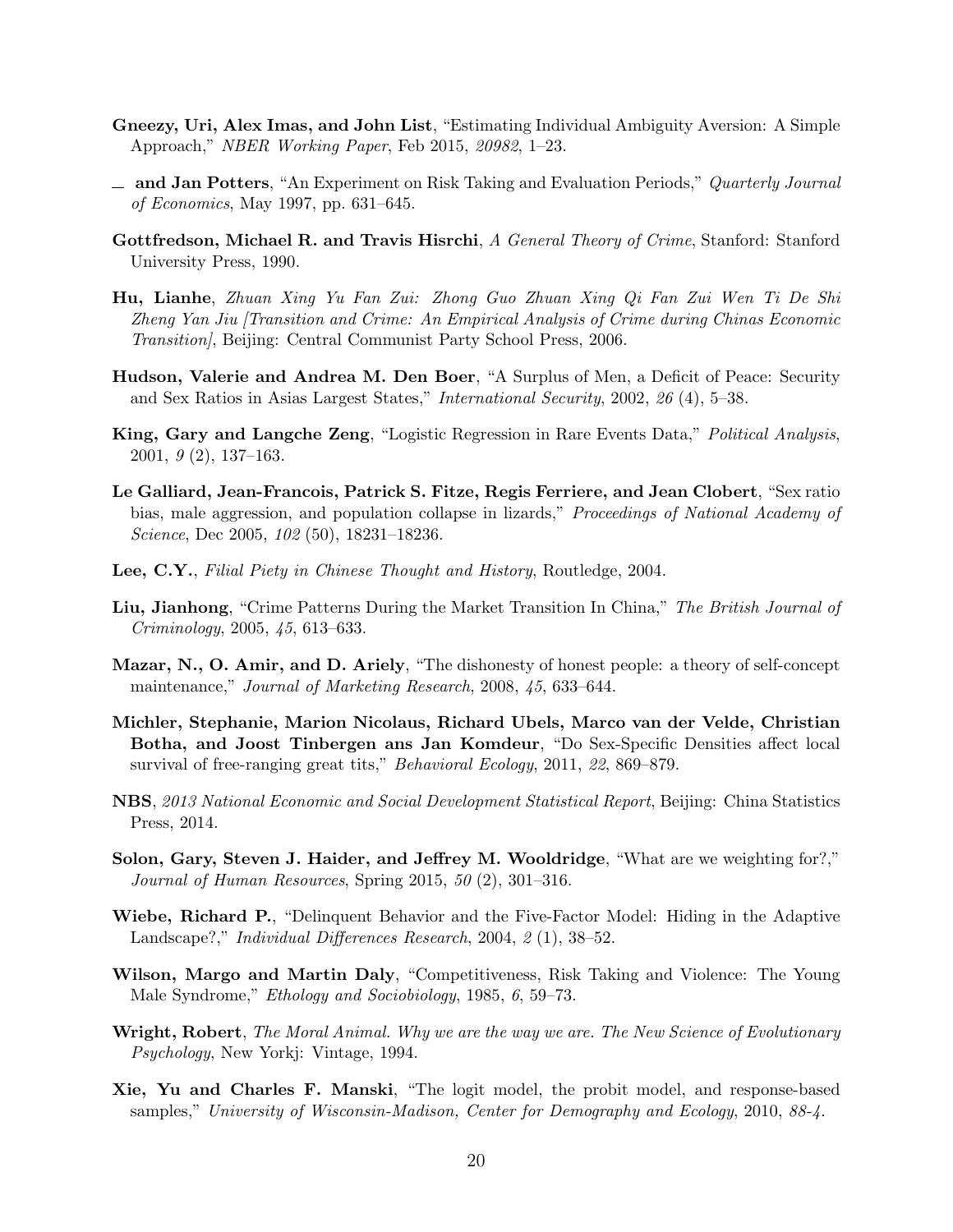- Zhang, J., "Research into six important relationships which affect significant increase in Chinas crime rate," Chinese University of Public Security Report (in Chinese), 2011, 5.
- Zhang, Y., S. Q. Liu, and L. Liu, "Rural-urban income difference, unemployment of migrants, and increase in Chinas crime rate," Economic Research (In Chinese), 2011.
- Zhu, Wei Xing, Li Lu, and Therese Hesketh, "Chinas Excess Males, Sex Selective Abortion, and One Child Policy: Analysis of Data from 2005 National Intercensus Survey," British Medical Journal, 2009, 338.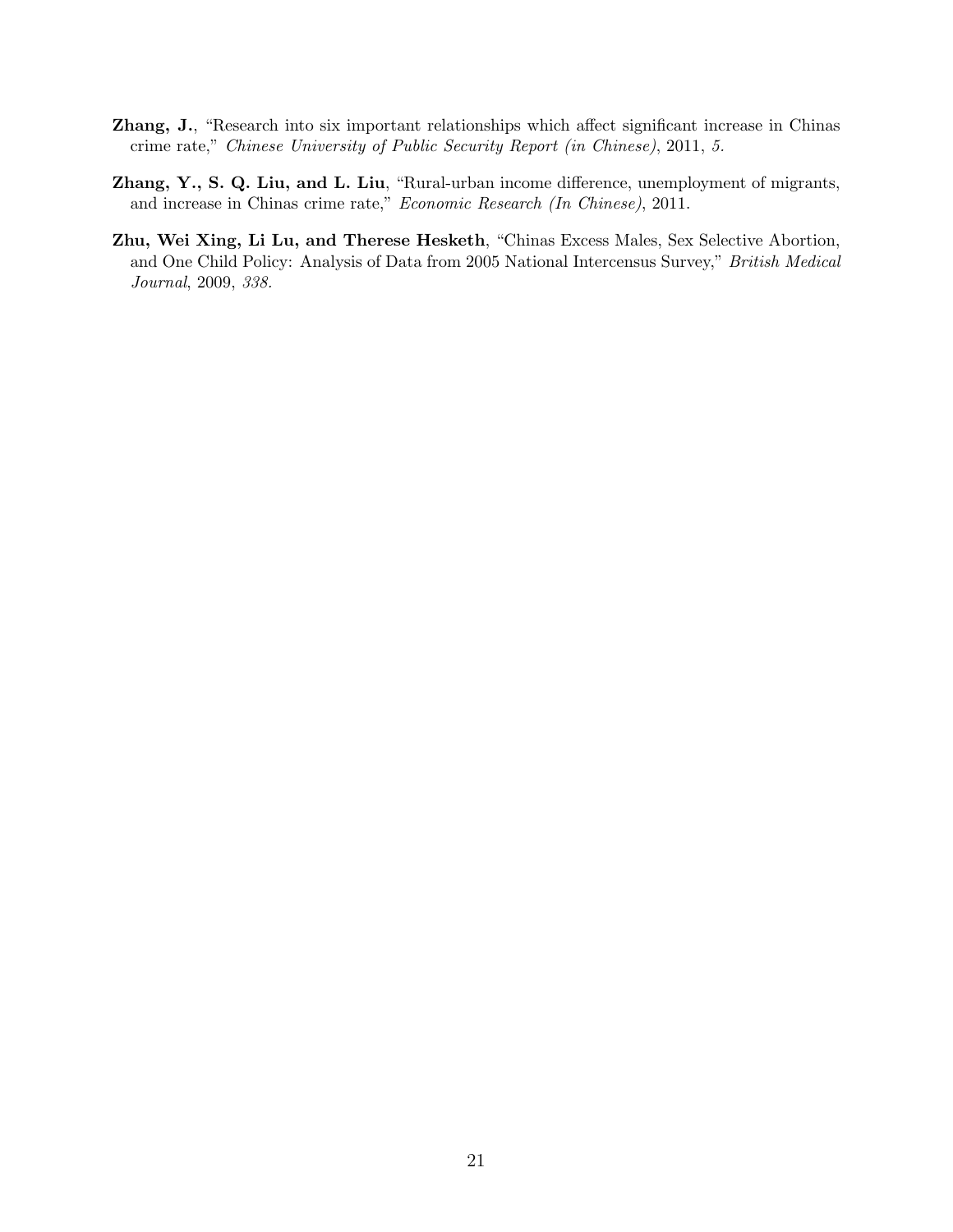| Variable                         | Mean  | Mean    | Mean     | Difference |        |
|----------------------------------|-------|---------|----------|------------|--------|
|                                  | All   | Inmates | Migrants |            |        |
| Individual Variables:            |       |         |          |            |        |
| age                              | 29.70 | 29.85   | 29.32    | $-0.53$    |        |
| years of education               | 8.84  | 7.86    | 11.22    | 3.36       | ***    |
| IQ test score                    | 6.23  | 5.93    | 6.96     | 1.03       | ***    |
| Married $(0/1)$                  | 0.35  | 0.32    | 0.43     | 0.11       | ***    |
| Number of children               | 0.66  | 0.69    | 0.58     | $-0.12$    | $***$  |
| Father's years of education      | 7.15  | 6.78    | 8.03     | 1.25       | ***    |
| Mother's years of education      | 5.39  | 4.82    | 6.79     | 1.97       | ***    |
| Prefecture Variables:            |       |         |          |            |        |
| Prevailing sex ratio             | 1.14  | 1.15    | 1.12     | $-0.03$    | ***    |
| Log of GDP/capita                | 9.40  | 9.37    | 9.46     | 0.09       | ***    |
| Gini coefficient                 | 0.35  | 0.35    | 0.35     | $-0.01$    | $\ast$ |
| Out-migration rate               | 2.05  | 1.85    | 2.52     | 0.66       | ***    |
| Ethnic minority population share | 0.10  | 0.12    | 0.04     | $-0.08$    | ***    |
| Behavioral Variables:            |       |         |          |            |        |
| Patience                         | 5.32  | 5.26    | 5.46     | 0.20       |        |
| Least patient                    | 0.29  | 0.31    | 0.22     | $-0.09$    | ***    |
| Risk-loving                      | 9.56  | 9.94    | 8.65     | $-1.29$    | ***    |
| Riskiest                         | 0.21  | 0.24    | 0.13     | $-0.10$    | ***    |
| Big 5 Personality Traits:        |       |         |          |            |        |
| Neuroticism                      | 3.07  | 3.10    | 2.99     | $-0.11$    | ***    |
| Openness                         | 3.25  | 3.19    | 3.42     | 0.23       | ***    |
| Agreeableness                    | 3.05  | 3.03    | 3.09     | 0.06       | ***    |
| Extroversion                     | 3.16  | 3.12    | 3.26     | 0.14       | ***    |
| Conscientiousness                | 3.20  | 3.16    | 3.28     | 0.12       | ***    |
| N                                | 1006  | 712     | 294      |            |        |

Table 1: Summary Statistics

Notes: \*\*\*indicates significance at 1% level, \*\* at 5% level, \* at 10% level.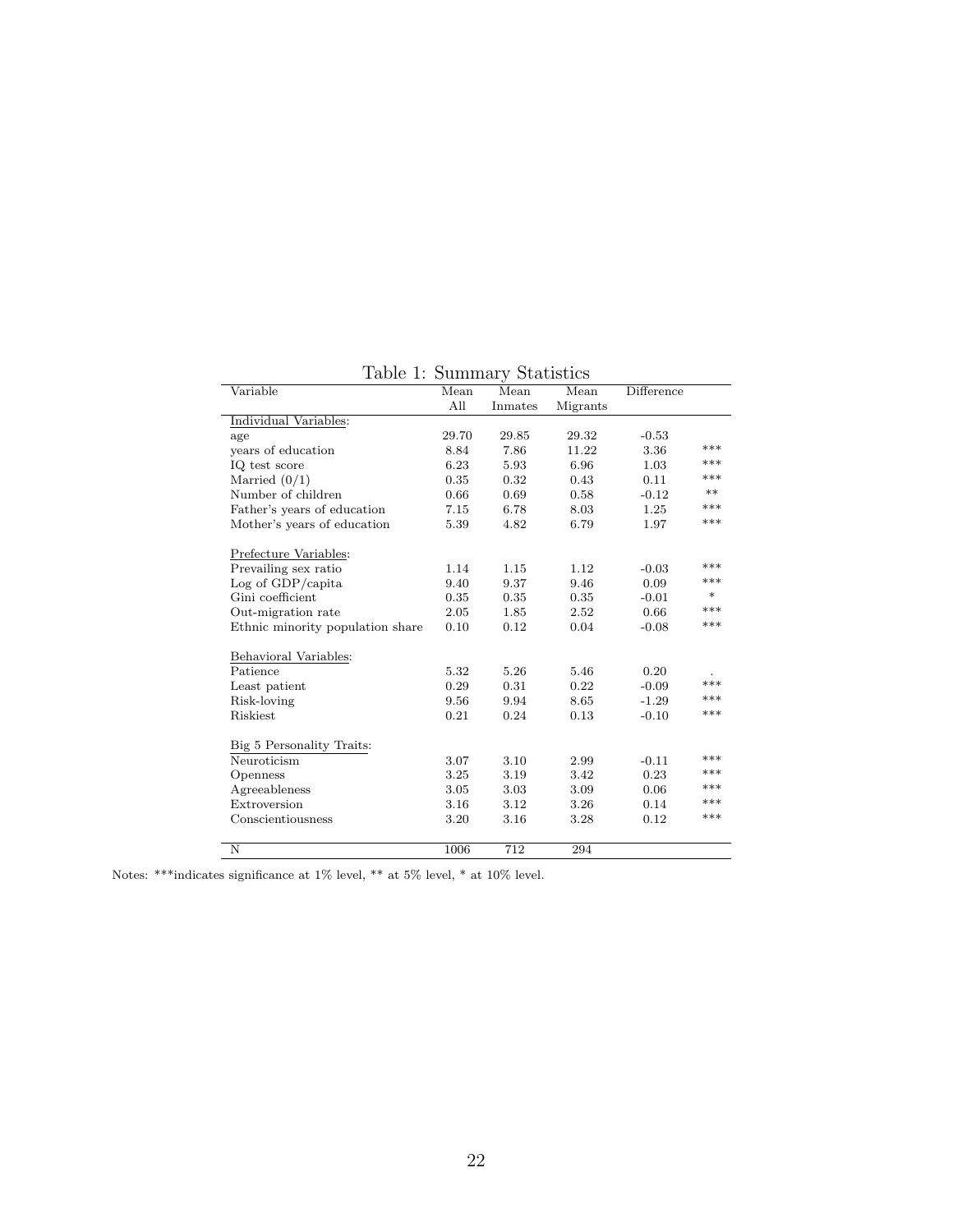|                             |                      | Dependent Variable = Prisoner $(0/1)$ |                             |                                                                                           |                                                    |                              |
|-----------------------------|----------------------|---------------------------------------|-----------------------------|-------------------------------------------------------------------------------------------|----------------------------------------------------|------------------------------|
|                             |                      | (1)                                   |                             | (2)                                                                                       |                                                    | (3)                          |
|                             | coeffs               | marginal                              | coeffs                      | marginal                                                                                  | coeffs                                             | marginal                     |
|                             |                      | effects                               |                             | effects                                                                                   |                                                    | ${\rm effects}$              |
| Prevailing sex ratio        | 6.27<br>$(2.25)$ *** | $(0.03)$ ***                          | $\frac{6.13}{(2.99)^{**}}$  | $.08$<br>$(.04)$ **                                                                       | $\frac{8.42}{(3.36)^{**}}$                         | .12<br>$(.05)$ <sup>**</sup> |
| Age                         |                      |                                       | $.003$<br>$(.02)$           | .000<br>(.0002)                                                                           | $\binom{001}{02}$                                  | .000<br>(.0003)              |
| Years of education          |                      |                                       |                             | $(-.5$ $-.007$ $-.51$ $-.007$<br>$(.05)^{***$ $(.002)^{***}$ $(.05)^{***}$ $(.002)^{***}$ |                                                    |                              |
| IQ test score               |                      |                                       | .01<br>(.04)                | .0001<br>(.0005)                                                                          | .02<br>(.03)                                       | .0003<br>(.0005)             |
| Married                     |                      |                                       | $\frac{-1.24}{(.28)^{***}}$ | $(.006)$ ***                                                                              | $\frac{-1.33}{(.28)^{***}}$                        | $(.006)$ ***                 |
| Number of children          |                      |                                       | $\frac{5}{(.18)^{***}}$     | $007$<br>(.003)**                                                                         | $\overset{.6}{\textbf{0}}\textbf{.18}^{\textbf{}}$ | .009<br>$(.003)$ ***         |
| Father's years of education |                      |                                       | $-.005$<br>(.03)            | $-.0001$<br>(.0003)                                                                       | $-0.006$<br>$(.03)$                                | $-.0001$<br>(.0004)          |
| Mother's years of education |                      |                                       | $-07$<br>$(.03)$ **         | $-0009$<br>(.0004)**                                                                      | $-07$<br>$(.03)$ **                                | $(.0005)$ **                 |
| Log of per capita GDP       |                      |                                       |                             |                                                                                           | $\binom{46}{42}$                                   | .007<br>(.006)               |
| Gini coefficient            |                      |                                       |                             |                                                                                           | 3.01<br>(2.98)                                     | .04<br>(.05)                 |
| Out-migration rate          |                      |                                       |                             |                                                                                           | $-.03$<br>(.03)                                    | $-.0005$<br>(.0004)          |
| Minority population share   |                      |                                       |                             |                                                                                           | $\substack{3.21 \ (.93)^{***}}$                    | $.05$<br>$(.01)$ ***         |
| N                           |                      | 1006                                  |                             | 1006                                                                                      |                                                    | 1006                         |
| Pseudo R-squared            |                      | .05                                   | .29                         |                                                                                           |                                                    | .32                          |

Table 2: Is the Sex Ratio a Determinant of Criminal Activity?

Notes: We report coefficients and marginal effects from logistic regressions. The calculation of the marginal effects is corrected for choice-based sampling using the method of prior correction, see King and Zeng (2001). All specifications include provincial fixed effects. Standard errors are clustered by prefecture. \*\*\*indicates significance at 1% level, \*\* at 5% level, \* at 10% level.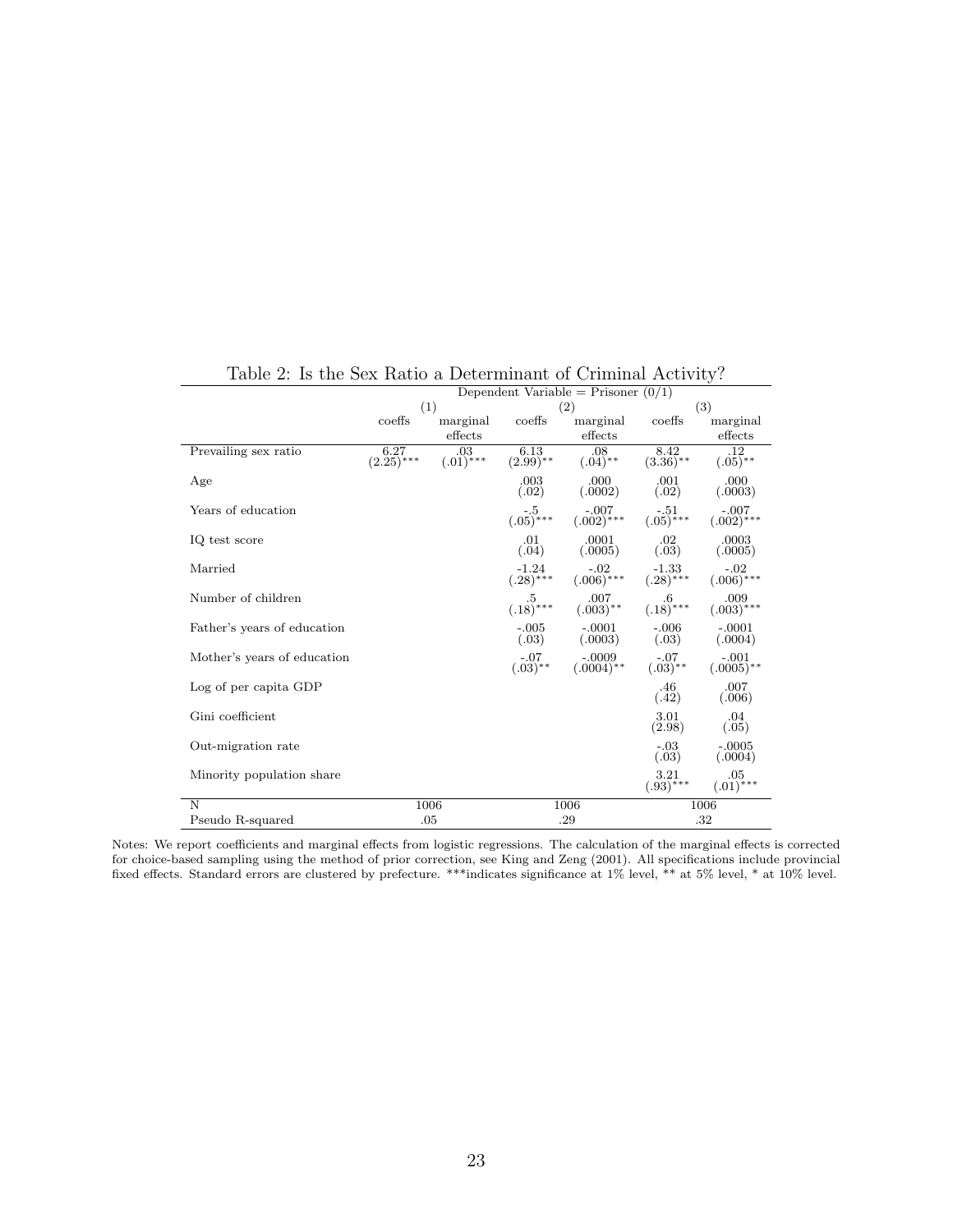|                             |                        | Patience              |                 | Risk-Loving       |
|-----------------------------|------------------------|-----------------------|-----------------|-------------------|
| Dependent Variables:        | Continuous             | Least Patient $(0/1)$ | Continuous      | Riskiest $(0/1)$  |
|                             | (1)                    | (2)                   | (3)             | (4)               |
|                             |                        |                       |                 |                   |
| Panel A: Without Controls   |                        |                       |                 |                   |
| Prevailing sex ratio        | $-2.25$                | .35                   | 1.76            | $\binom{32}{.25}$ |
|                             | (2.12)                 | (.25)                 | (1.42)          |                   |
|                             |                        |                       |                 |                   |
| $\mathbf N$                 | 1006                   | 1006                  | 1006            | 1006              |
| R-squared                   | .009                   | .02                   | .05             | .04               |
|                             |                        |                       |                 |                   |
| Panel B: With Controls      |                        |                       |                 |                   |
| Prevailing sex ratio        | $-4.73$<br>$(2.14)$ ** | .63<br>$(.25)$ **     | 2.18<br>(1.66)  | .47<br>$(.28)^*$  |
| Age                         | .03                    | $-.003$               | .02             | $-.003$           |
|                             | (.03)                  | (.003)                | (.02)           | (.003)            |
| Years of Education          | $-.07$                 | $-.003$               | $-.09$          | $-.004$           |
|                             | (.05)                  | (.006)                | $(.04)$ **      | (.006)            |
| IQ test score               | $-.09$                 | $-.0001$              | -.12            | $-.008$           |
|                             | (.06)                  | (.006)                | $(.05)$ ***     | (.006)            |
| Married                     | .28                    | $-.003$               | $-.3$           | .06               |
|                             | (.38)                  | (.04)                 | (.26)           | $(.03)^*$         |
| Number of children          | $-.14$                 | .005                  | .08             | $-.02$            |
|                             | (.21)                  | (.02)                 | (.16)           | (.02)             |
| Father's years of education | $-.04$<br>(.04)        | $-.003$<br>(.005)     | $-.04$<br>(.03) | $-.004$<br>(.004) |
|                             |                        |                       |                 |                   |
| Mother's years of education | .03<br>(.04)           | .004<br>(.005)        | .01<br>(.03)    | .003<br>(.004)    |
| Log of per capital GDP      | $-.56$                 | .06                   | .15             | .05               |
|                             | $(.29)^*$              | $(.03)^*$             | (.26)           | $(.03)^*$         |
| Gini coefficient            | $-3.7$                 | .12                   | .4              | .23               |
|                             | (2.77)                 | (.32)                 | (2.07)          | (.3)              |
| Out-migration rate          | .009                   | $-.0008$              | .008            | $-.003$           |
|                             | (.03)                  | (.003)                | (.02)           | (.002)            |
| Minority population share   | $-1.65$                | .26                   | .35             | .14               |
|                             | $(.85)^*$              | $(.1)$ **             | (.56)           | (.09)             |
|                             |                        |                       |                 |                   |
| $\overline{\rm N}$          | 1006                   | 1006                  | 1006            | 1006              |
| R-squared                   | .03                    | .03                   | .07             | .05               |

#### Table 3: Is the Sex Ratio a Determinant of Time and Risk Preferences?

Notes: All specifications also control for prisoner as a correction for choice-based sampling. The inclusion of the variable on which the sample was stratified ensures that the sampling is independent of the dependent variable conditional on the explanatory variables and hence the coefficient estimates are consistent, see Solon et al. (2015). The variable is significant in some specifications but its inclusion does not affect the magnitude of the other coefficients. All specifications include provincial fixed effects. Standard errors are clustered by prefecture. \*\*\*indicates significance at 1% level, \*\* at 5% level, \* at 10% level.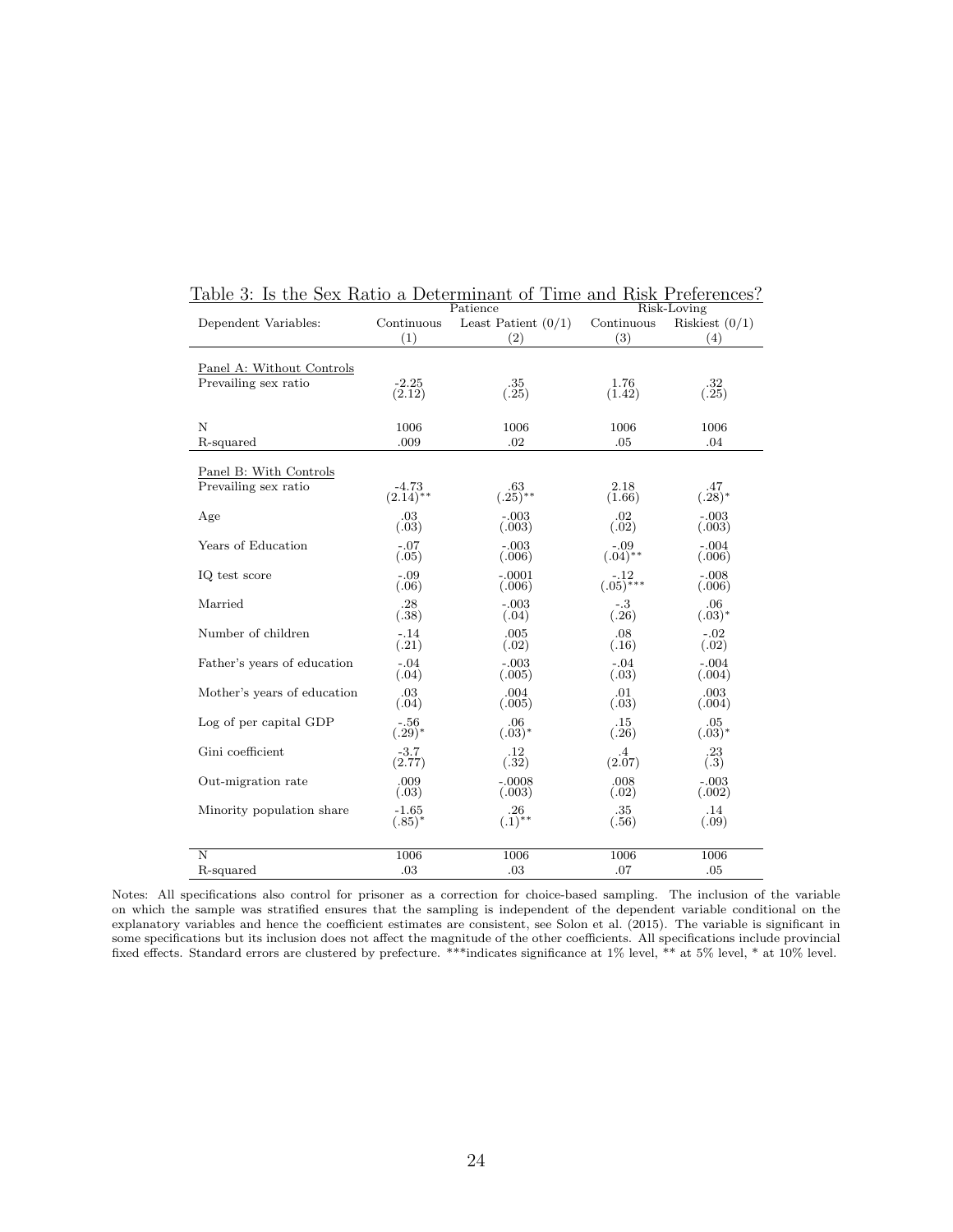| Dependent variable:         | Neuroticism | <b>Openness</b> | Agreeableness | Extroversion | Conscientiousness |
|-----------------------------|-------------|-----------------|---------------|--------------|-------------------|
| Prevailing sex ratio        | .28         | .11             | .17           | .14          | $-.05$            |
|                             | $(.17)^*$   | (.19)           | (.17)         | (.2)         | (.2)              |
| Age                         | .003        | .006            | .003          | .003         | .003              |
|                             | (.002)      | $(.002)$ ***    | $(.002)*$     | (.002)       | (.002)            |
| Years of education          | .002        | .009            | .001          | $-.002$      | .003              |
|                             | (.004)      | $(.005)^*$      | (.004)        | (.005)       | (.004)            |
| IQ test score               | $-.0007$    | .004            | .003          | .0007        | .003              |
|                             | (.005)      | (.005)          | (.004)        | (.005)       | (.005)            |
| Married                     | $-.04$      | .05             | .006          | $-.01$       | .003              |
|                             | (.03)       | $(.03)^*$       | (.03)         | (.03)        | (.03)             |
| Number of children          | .008        | .001            | .004          | .01          | .02               |
|                             | (.02)       | (.02)           | (.02)         | (.02)        | (.01)             |
| Father's years of education | $-.004$     | .004            | .001          | .001         | .0002             |
|                             | (.003)      | (.004)          | (.003)        | (.004)       | (.003)            |
| Mother's years of education | .0002       | .002            | .002          | .0003        | $-.002$           |
|                             | (.004)      | (.004)          | (.003)        | (.004)       | (.003)            |
| log of per capital GDP      | .03         | $-.002$         | .03           | .05          | .03               |
|                             | (.03)       | (.03)           | (.02)         | $(.03)^*$    | (.03)             |
| Gini coefficient            | .09         | .36             | $.13\,$       | .42          | .16               |
|                             | (.22)       | (.24)           | (.22)         | (.3)         | (.24)             |
| Out-migration rate          | .001        | .001            | .001          | .003         | .002              |
|                             | (.002)      | (.003)          | (.002)        | (.002)       | (.003)            |
| Minority population share   | .01         | .02             | $\cdot$ 1     | $-.04$       | $-.04$            |
|                             | (.06)       | (.08)           | $(.05)^*$     | (.07)        | (.06)             |
| N                           | 1006        | 1006            | 1006          | 1006         | 1006              |
| R-squared                   | .04         | $\cdot$         | .03           | .05          | .05               |

Table 4: Is the Sex Ratio a Determinant of Personality Traits?

Notes: We report coefficients from OLS estimation. The controls used are those used in Table 3. All specifications include provincial fixed effects. Standard errors are clustered by prefecture. The inclusion of the variable on which the sample was stratified ensures that the sampling is independent of the dependent variable conditional on the explanatory variables and hence the coefficient estimates are consistent, see Solon, Haider and Wooldridge(2013). The variable is significant in some specifications but its inclusion does not affect the magnitude of the other coefficients. \*\*\*indicates significance at 1% level, \*\* at  $5\%$  level, \* at  $10\%$  level.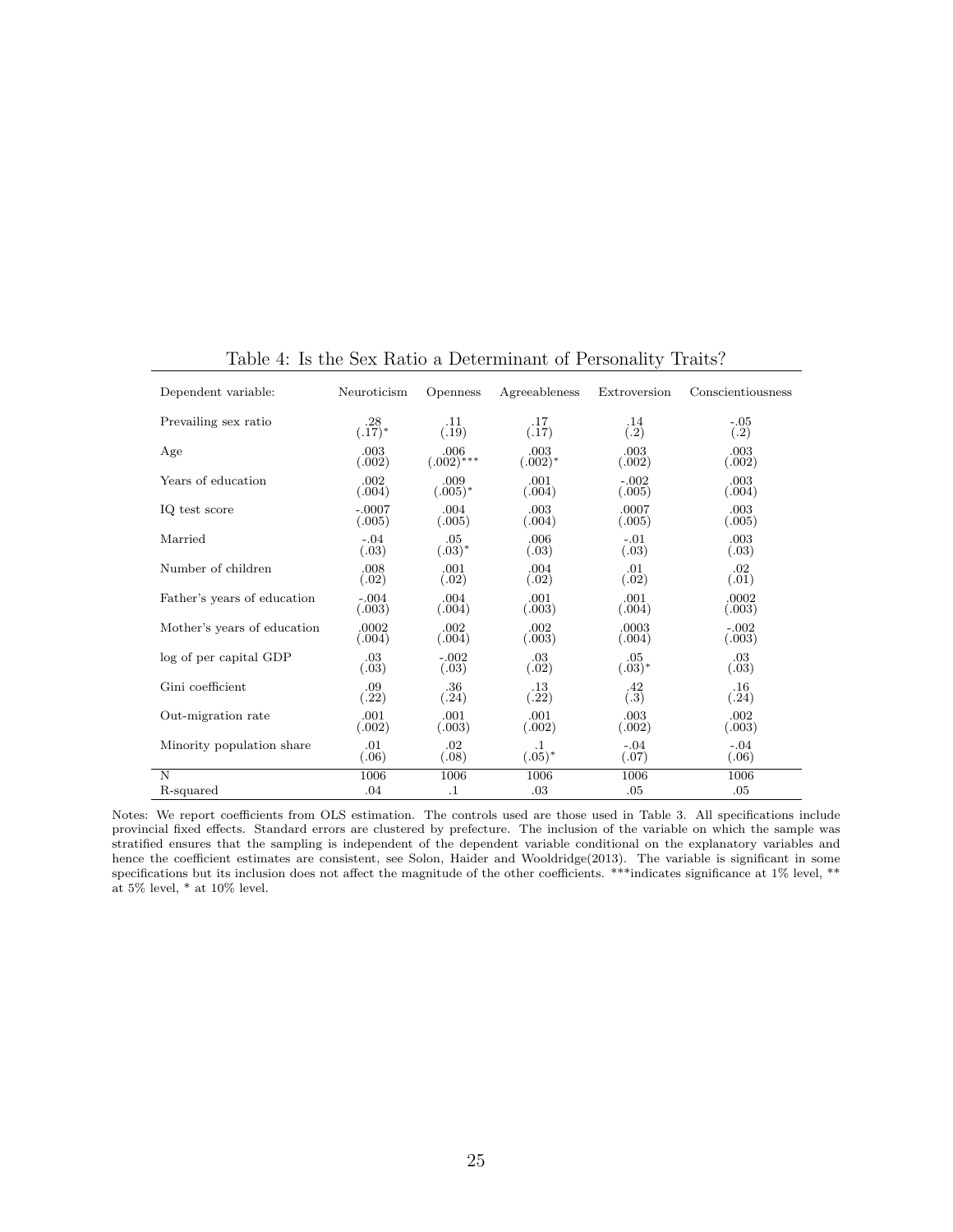|                      |             | $\left( \begin{matrix} 1 \end{matrix} \right)$ |                          | $\odot$         |                                          | Dependent Variable = Prisoner $(0/1)$<br>$\odot$ |                                                   | $\left( \frac{1}{2} \right)$ |                                           | $\widehat{5}$            |
|----------------------|-------------|------------------------------------------------|--------------------------|-----------------|------------------------------------------|--------------------------------------------------|---------------------------------------------------|------------------------------|-------------------------------------------|--------------------------|
|                      | Coeffs      | M. Effects                                     | Coeffs                   | M. Effects      | Coeffs                                   | M. Effects                                       | Coeffs                                            | M. Effects                   | Coeffs                                    | M. Effects               |
| Prevailing sex ratio | $(2.25)***$ | $\underset{(-01)^{***}}{03}$                   |                          |                 | $\left( \frac{6.01}{2.19} \right)^{***}$ | $(0.03)$ ***                                     | $\begin{array}{c} 8.15 \\ (3.3)^{**} \end{array}$ | $\frac{12}{(05)*}$           | $(3.48)_{**}$                             | $\frac{13}{(.06)^*}$     |
| Riskiest             |             |                                                | $(0.56)$ **              | $(0.003)$ ***   | $(0.53)$ ***                             | $(0.003)$ ***                                    | $(.26)$ ***                                       | $\bigoplus_{k=1}^{10} 0$     | $\frac{71}{(.27)^{***}}$                  | $^{0.01}_{0.04***}$      |
| Least-patient        |             |                                                | $\stackrel{43}{(18)}$ ** | $^{***}$ (0000) | $^{0.39}_{(0.18)**}$                     | $^{**}$ (.0009)                                  | $\frac{28}{22}$                                   | (003)                        | $\begin{pmatrix} 24 \\ -24 \end{pmatrix}$ | (500)                    |
| Neuroticism          |             |                                                |                          |                 |                                          |                                                  |                                                   |                              | $\frac{1.13}{(25)^\ast}$                  | $\frac{02}{005}$ ***     |
| Openness             |             |                                                |                          |                 |                                          |                                                  |                                                   |                              | $^{-.79}_{-.28)***}$                      | $(-0.01$<br>$(0.05)$ *** |
| Agreeableness        |             |                                                |                          |                 |                                          |                                                  |                                                   |                              | $\frac{25}{35}$                           | (000)                    |
| Extroversion         |             |                                                |                          |                 |                                          |                                                  |                                                   |                              | $-75$<br>$(-24)*$                         | $(-0.01)$ ***            |
| Conscientiousness    |             |                                                |                          |                 |                                          |                                                  |                                                   |                              | $-0.93$<br>$(-33)$ ***                    | $-02$<br>(.005)***       |
| Controls             |             | 2                                              |                          | $\frac{1}{2}$   |                                          | $\frac{1}{2}$                                    |                                                   | Yes                          |                                           | Yes                      |
|                      |             | 1006                                           |                          | 1006            |                                          | 1006                                             |                                                   | 1006                         |                                           | 1006                     |
| Pseudo R-squared     |             | 0.05                                           |                          | 0.05            |                                          | 0.06                                             |                                                   | 0.33                         |                                           | 0.38                     |

Table 5: Are Behavioral Preferences and Personality Traits Determinants of Criminality Table 5: Are Behavioral Preferences and Personality Traits Determinants of Criminality Notes: We report coefficients and marginal effects from logistic regressions. The calculation of the marginal effects is corrected for choice-based sampling using the method of prior correction, see King and Zeng (2001). Notes: We report coefficients and marginal effects from logistic regressions. The calculation of the marginal effects is corrected for choice-based sampling using the method of prior correction, see King and Zeng (2001). The controls used in columns 4 and 5 are those used in Table 3. All specifications include provincial fixed effects. Standard errors are clustered by prefecture. \*\*\*indicates significance at  $1\%$  level, \*\* at  $5\%$  level, \* at  $10\%$  level.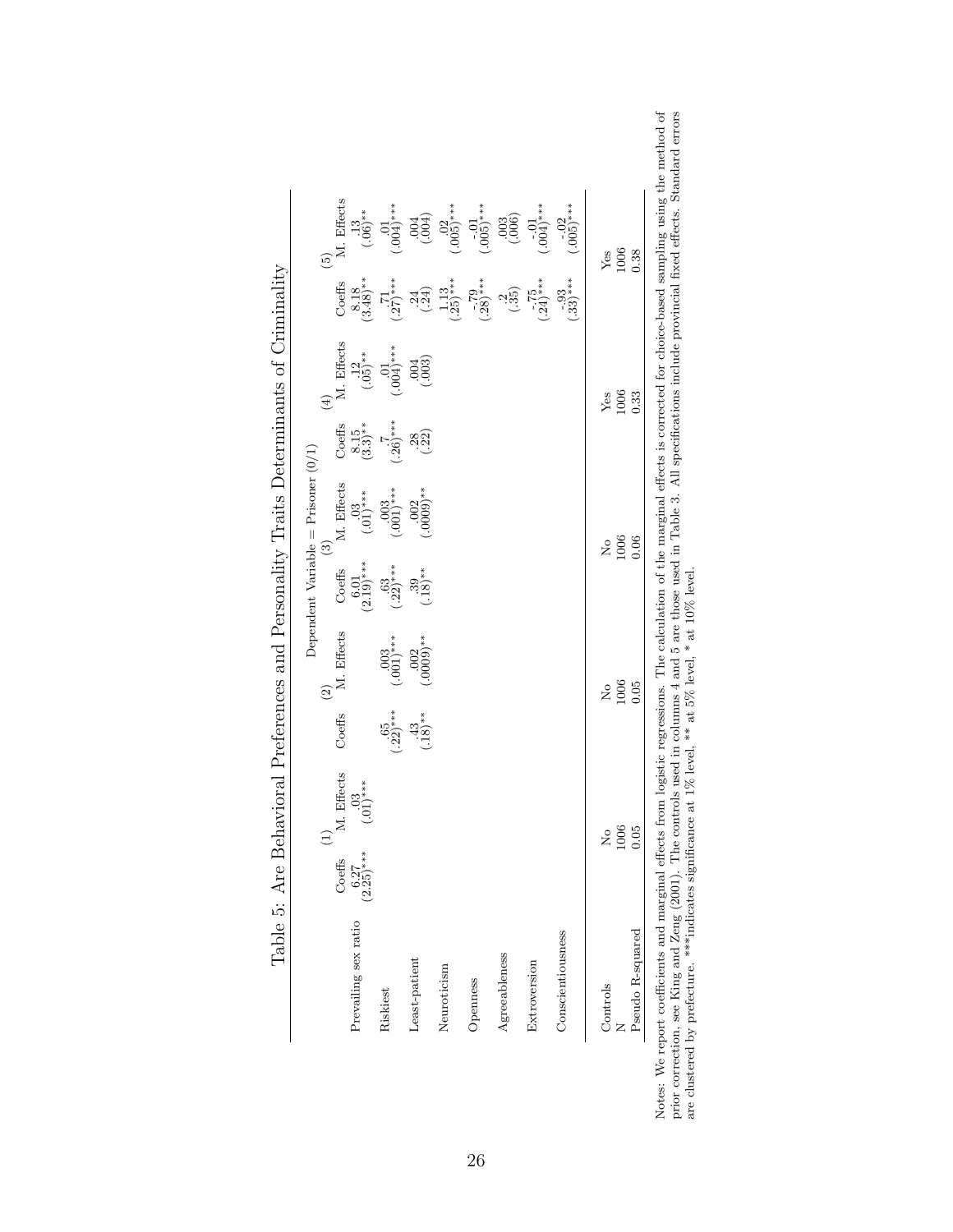|                                     |                                   | Dependent Variable = Prisoner $(0/1)$ |                                   |                        |  |
|-------------------------------------|-----------------------------------|---------------------------------------|-----------------------------------|------------------------|--|
|                                     |                                   | (1)                                   |                                   | $\left( 2\right)$      |  |
|                                     | Coefficient                       | Marginal Effect                       | Coefficient                       | Marginal Effect        |  |
| Prevailing sex ratio                | 11.16<br>$(3.57)$ ***             | $.18$<br>$(.07)***$                   | 11.32<br>$(3.63)$ ***             | $.19$<br>(.07)***      |  |
| Married* Prevailing sex ratio       | $-7.05$<br>$(3.57)$ <sup>**</sup> | $\frac{-.12}{(.06)^{**}}$             | $-7.62$<br>$(3.69)$ <sup>**</sup> | $^{-.13}_{(.06)^{**}}$ |  |
| Children*Prevailing sec ratio       |                                   |                                       | $.89$<br>$(.42)**$                | .01<br>$(.007)$ **     |  |
| Only Daughters*Prevailing sex ratio |                                   |                                       | $-.26$<br>(.54)                   | $-.004$<br>(.009)      |  |
| Standard Controls                   |                                   | Yes                                   | Yes                               |                        |  |
| <b>Behavior</b> Controls            |                                   | Yes                                   | Yes                               |                        |  |
| Big Five Controls                   |                                   | Yes                                   |                                   | Yes                    |  |
| Provincial Fixed Effects            |                                   | Yes                                   |                                   | Yes                    |  |
| Pseudo R-squared                    |                                   | .38                                   |                                   | .38                    |  |
| N                                   |                                   | 1006                                  | 1006                              |                        |  |

#### Table 6: Mechanisms via which the Sex Ratio Affects Criminality

Notes: We report coefficients and marginal effects from logistic regressions. The calculation of the marginal effects is corrected for choice-based sampling using the method of prior correction, see King and Zeng (2001). The controls used are those used in Table 3 and controls for risk and time preferences and Big 5 personality traits. All specifications include provincial fixed effects. Standard errors are clustered by prefecture. \*\*\*indicates significance at 1% level, \*\* at 5% level, \* at 10% level.

| Prevailing sex ratio         | Violent Crime<br>$-.29$<br>(.44) | Sexual Offence<br>.04<br>(.08) | Economic Crime<br>.72<br>$(.43)^*$ | Economic Crime     |
|------------------------------|----------------------------------|--------------------------------|------------------------------------|--------------------|
| Single*Prevailing sex ratio  |                                  |                                |                                    | 1.14<br>$(.4)$ *** |
| Married*Prevailing sex ratio |                                  |                                |                                    | .02<br>(.67)       |
|                              |                                  |                                |                                    |                    |
| Standard Controls            | Yes                              | Yes                            | Yes                                | Yes                |
| <b>Behavior Controls</b>     | Yes                              | Yes                            | Yes                                | Yes                |
| Big Five Controls            | Yes                              | Yes                            | Yes                                | Yes                |
| Provincial Fixed Effects     | Yes                              | Yes                            | Yes                                | Yes                |
| City of Arrest               | Yes                              | Yes                            | Yes                                | Yes                |
| Dummy for single Offence     | Yes                              | Yes                            | Yes                                | Yes                |
| N                            | 708                              | 700                            | 708                                | 708                |
| Pseudo R-squared             | 0.15                             | 0.14                           | 0.06                               | 0.06               |

#### Table 7: What Type of Crime is Driven by the Sex Ratio?

Notes: We report marginal effects from logistic regressions. The sample is restricted to only those who are prisoners. The controls used are those used in Table 3 and controls for risk and time preferences and Big 5 personality traits. All specifications include provincial fixed effects. Standard errors are clustered by prefecture. \*\*\*indicates significance at 1% level, \*\* at 5% level, \* at 10% level.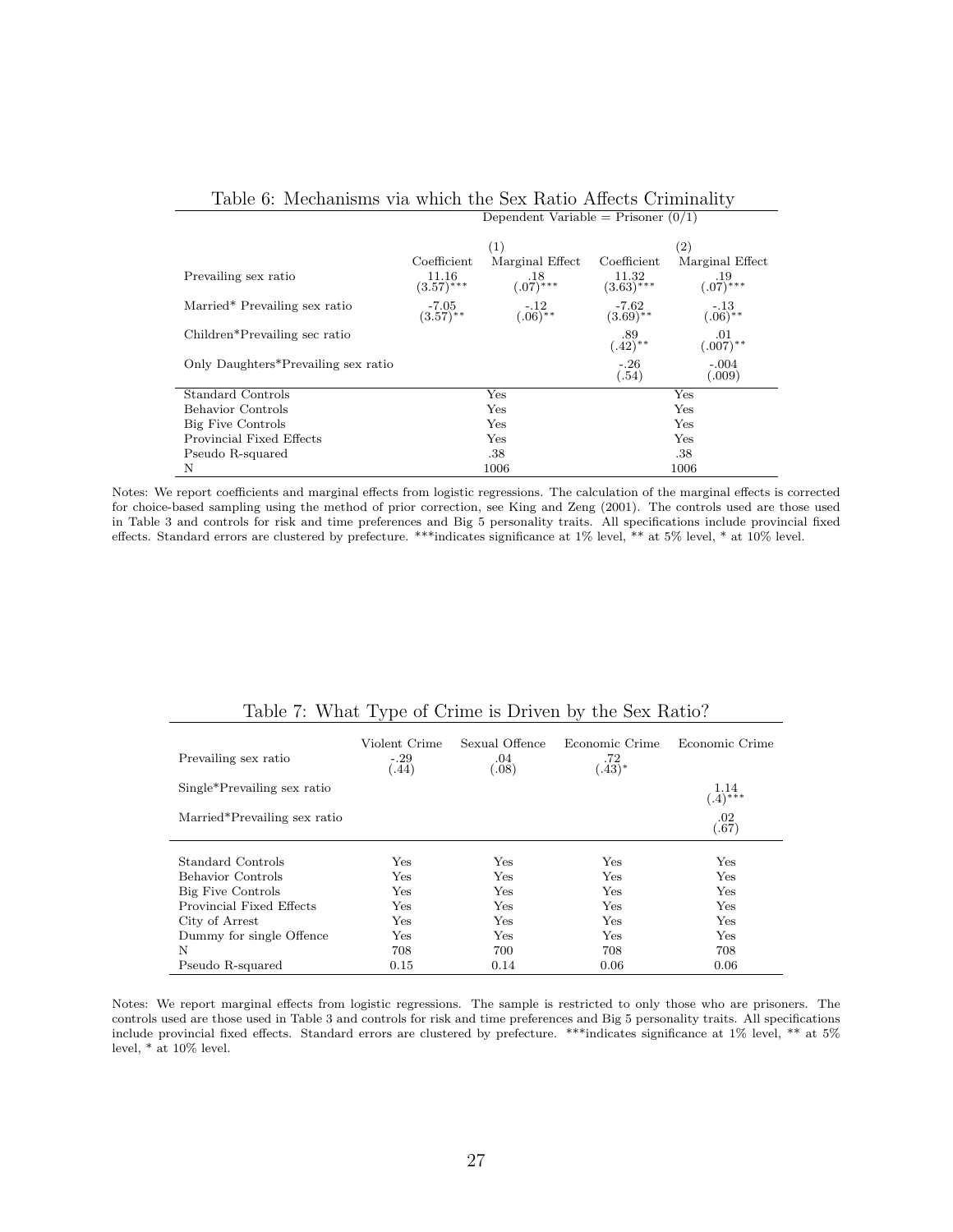Table 8: Is the Sex Ratio a Determinant of Criminality? - Instrumental Variable Results

|                                     |                       |                      |                  | $\left( 2\right)$ |
|-------------------------------------|-----------------------|----------------------|------------------|-------------------|
|                                     | Coefficient           | Marginal effect      | Coefficient      | Marginal effect   |
| Prevailing sex ratio                | 38.1<br>$(12.33)$ *** | $.07$ <sup>***</sup> | 16.57<br>(10.22) | .23<br>(0.15)     |
|                                     |                       |                      |                  |                   |
| Individual Controls                 | No                    |                      | Yes              |                   |
| Prefecture Controls                 |                       | No                   | Yes              |                   |
| Number of Clusters                  |                       | 162<br>162           |                  |                   |
| Provincial Fixed Effects            |                       | $_{\rm Yes}$<br>Yes  |                  |                   |
| F-test for 1st stage strength of IV | 4.33<br>10.05         |                      |                  |                   |
| Pseudo R-squared                    |                       | 0.06                 |                  | 0.31              |
| N                                   | 1006                  |                      |                  | 1006              |

Notes: We report coefficients and marginal effects from instrumental variables logistic regressions. We instrument for the sex ratio using an interaction between the inverse of the ethnic minority share and a variable reflecting the severity of the implementation of the policy. Standard errors are bootstrapped using 1000 repetitions and allow for clustering by prefecture. Column 2 includes the controls used in Table 3. All specifications include provincial fixed effects. \*\*\*indicates significance at 1% level,  $**$  at 5% level,  $*$  at 10% level.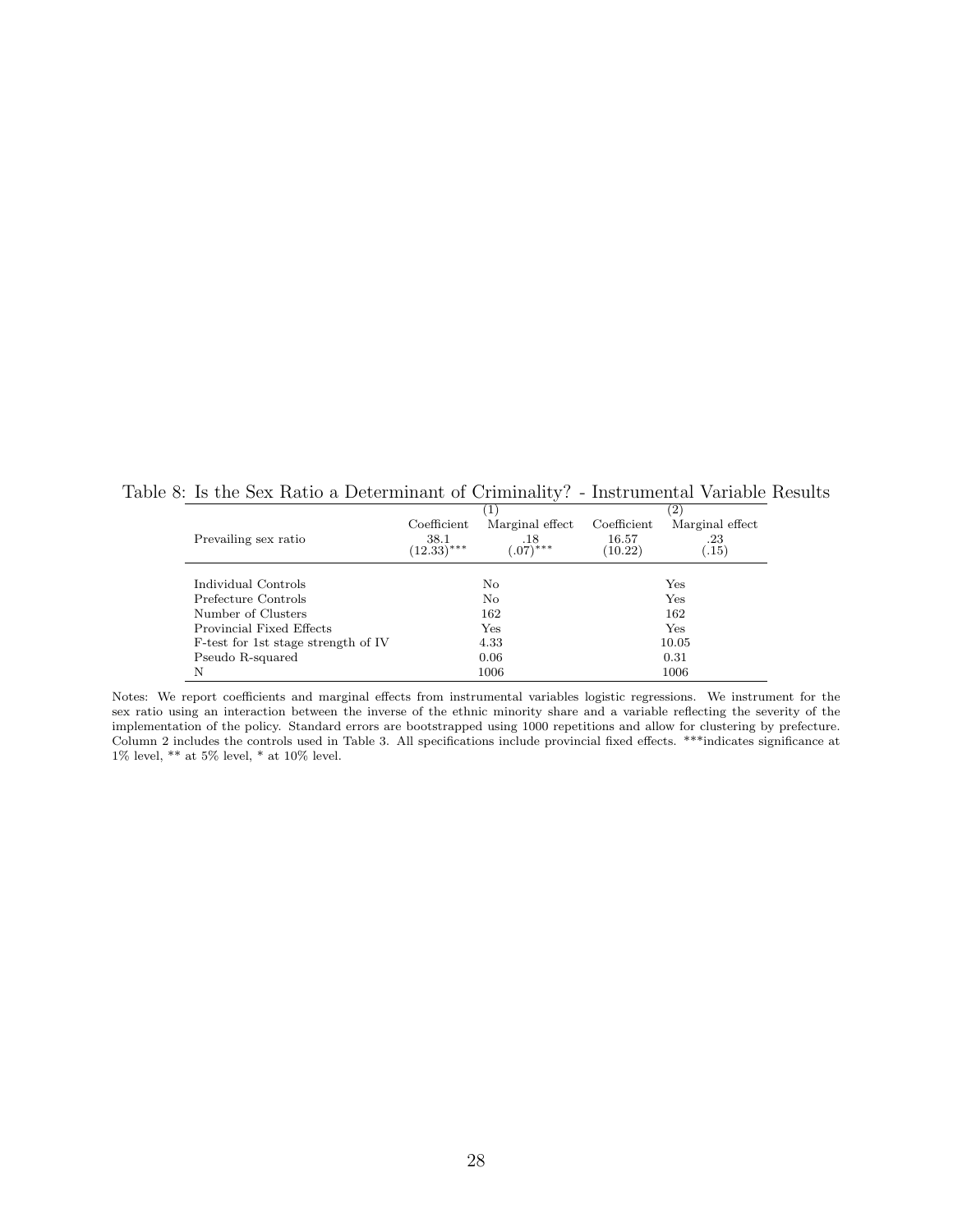

Figure 1: Comparison of Our Data with RUMIC data -  $\rm{Age}$ Figure 1: Comparison of Our Data with RUMIC data - Age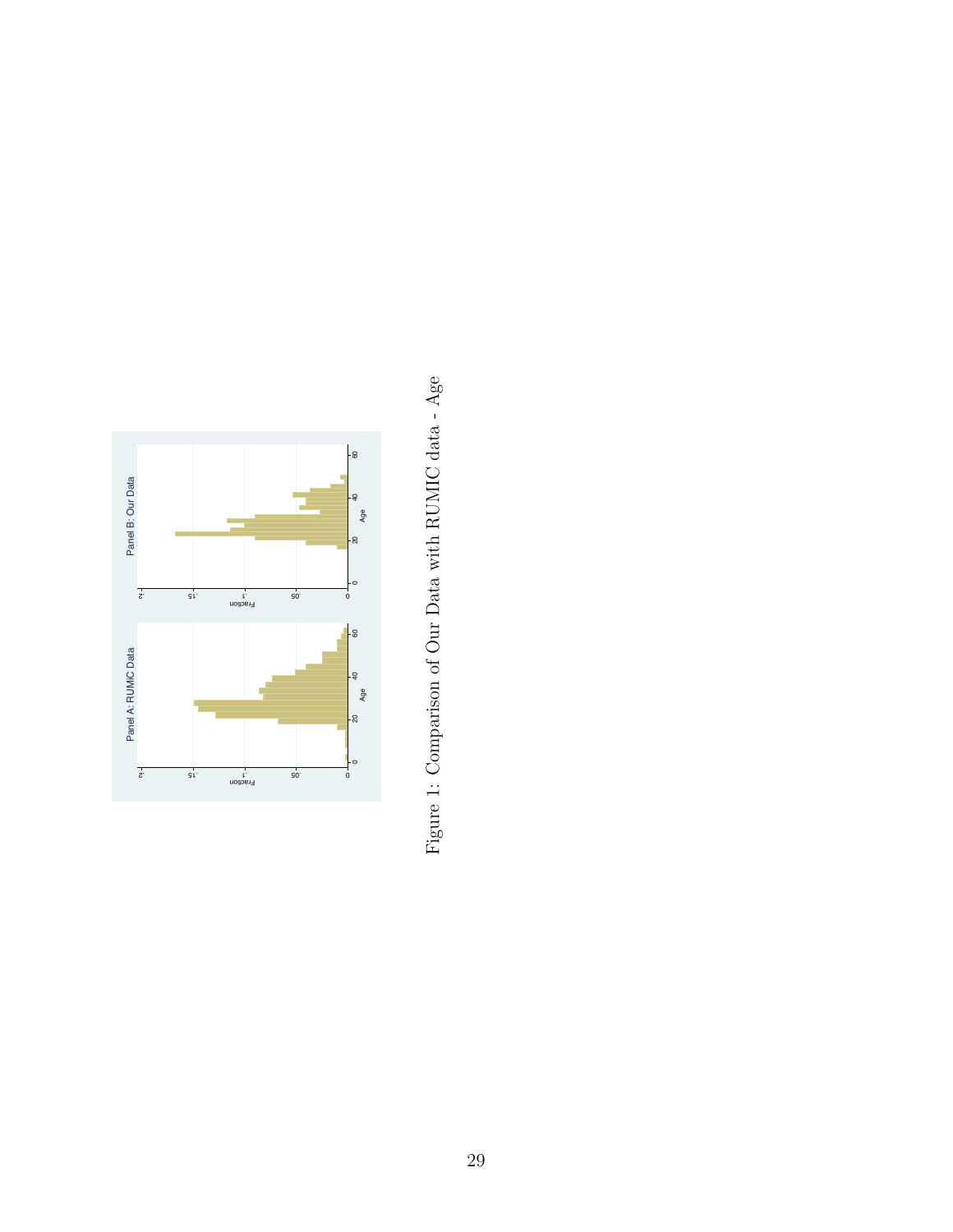

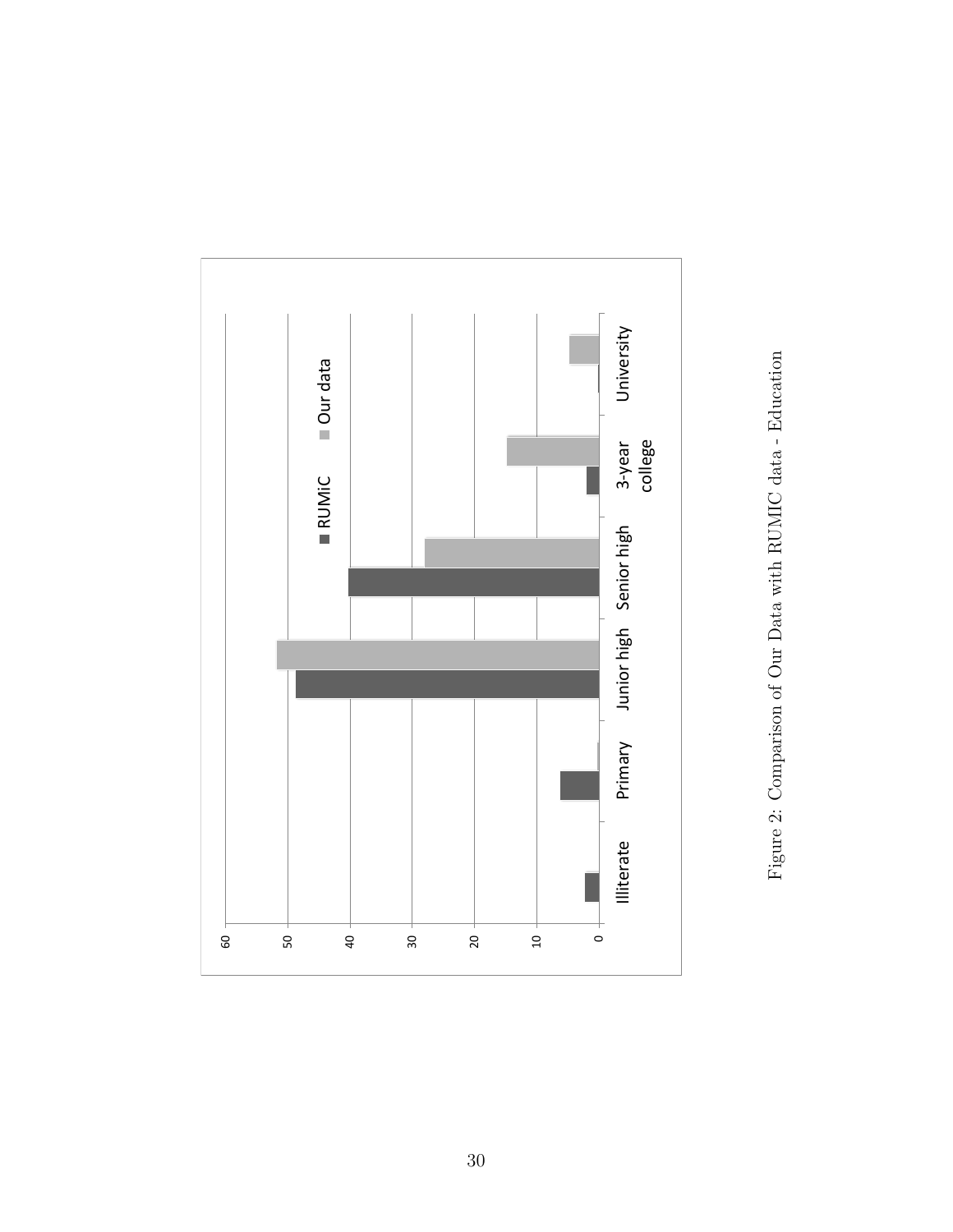#### A Appendix Tables

#### A.1 Calculation of Migrant and Prison Populations

From the Social and Economic Development Statistical Report we know that in 2012 there were 767,130,000 migrant residents of Shenzhen (with non-local hukou). If we assume that about 90% of these are rural-urban migrants and about half are male, then we have an estimate of 3.45 million rural-urban male migrants in Shenzhen.

The same data source tells us that there were 50,315 arrests made in Shenzhen in 2012 and 2013. Using the prison administration data we calculate a prison inflow ratio ( $=$  inflow in 2012/2013 divided by the total number of prisoners in this period) of 0.55. By dividing the total number of arrests in Shenzhen in 2012/2013 by this inflow rate we obtain an estimate of the rural-urban migrant prison population in the city  $= 50,315/0.55=91,481$ . The China Statistical Yearbook (2004-2013) tells us that in 2012 94.17% of prisoners are male. So our estimate of the male prison population is 86,148.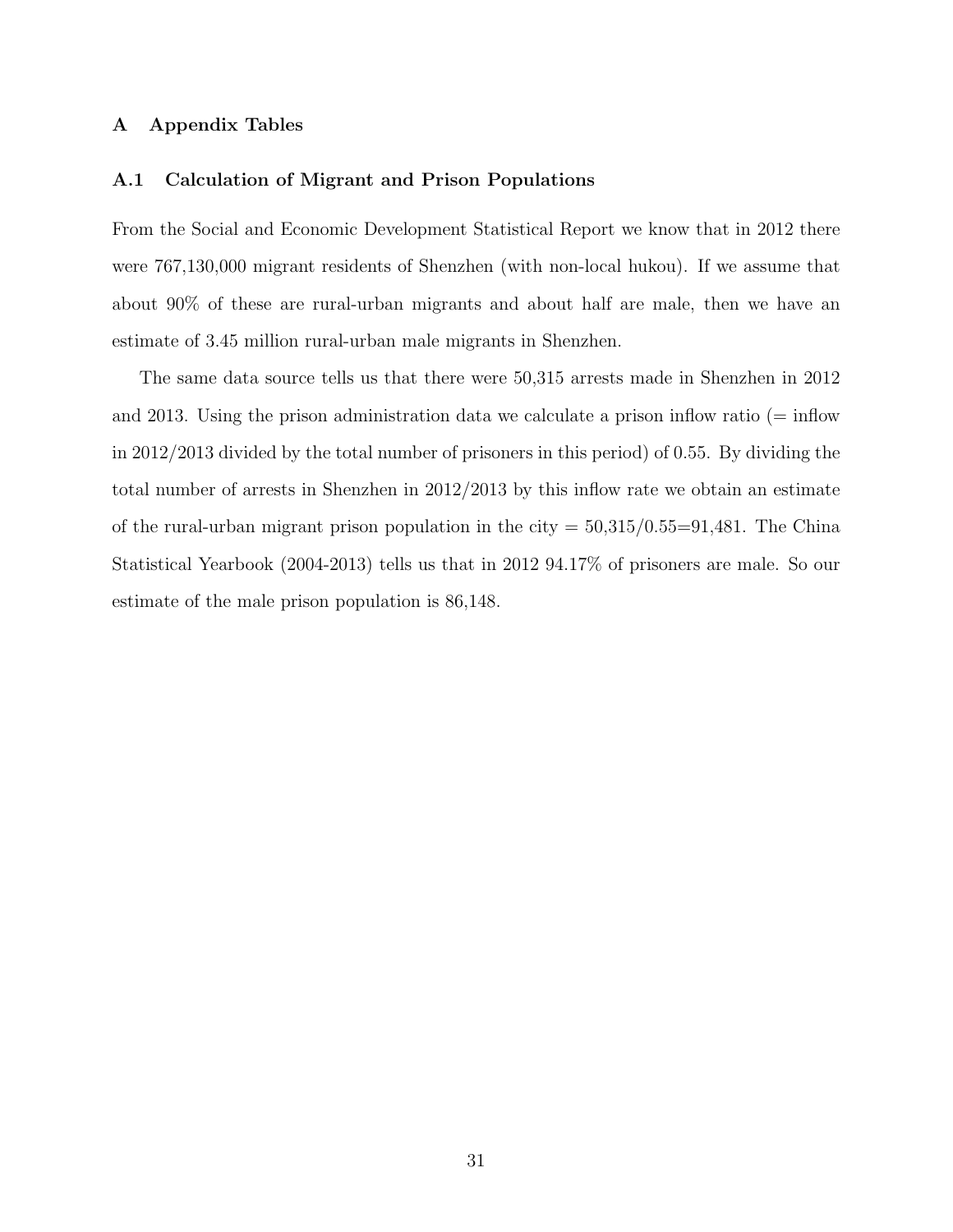| Dependent Variable: Prisoner $(0/1)$ |                            |                                                                                               |                                   |                      |
|--------------------------------------|----------------------------|-----------------------------------------------------------------------------------------------|-----------------------------------|----------------------|
|                                      |                            | Unweighted                                                                                    |                                   | Weighted             |
|                                      | coeffs                     | m.e.s                                                                                         | coeffs                            | m.e.s                |
| Prevailing sex ratio                 | $\substack{8.15\\(3.3)**}$ | $\frac{.12}{(.05)^{**}}$                                                                      | 5.8<br>$(3.26)^*$                 | .11<br>$(.06)^*$     |
| Age                                  | $.003\,$<br>(.02)          | .0001<br>(.0002)                                                                              | $-.02$<br>(.03)                   | $-.0003$<br>(.0005)  |
| Years of education                   | $-52$<br>$(.05)***$        | $(.002)$ ***                                                                                  | $\frac{-1.02}{(.11)^{***}}$       | $(.003)$ ***         |
| IQ test score                        | $\binom{03}{04}$           | $0.0004$<br>(.0005)                                                                           | $-0.05$<br>$(0.04)$               | $-.001$<br>(.0008)   |
| Married                              |                            | $-1.34$ $-0.02$ $-1.34$<br>$(.29)$ *** $(.006)$ *** $(.39)$ ***                               |                                   | $(.008)$ ***         |
| Number of children                   | $6^{6}$<br>(.18)***        | $009$<br>(.003)***                                                                            | $\frac{.45}{(.2)^{**}}$           | $008$<br>$(.004)$ ** |
| Father's years of education          | $-.001$                    | $-.000$<br>$(.02)$ $(.0004)$ $(.04)$ $(.0008)$                                                | $.05\,$                           | .001                 |
| Mother's years of education          |                            | $-.07$ $-.001$<br>$(.03)$ <sup>**</sup> $(.0005)$ <sup>**</sup>                               | $(.04)$ ***                       | $(.0009)$ **         |
| Log of per capita GDP                | .43<br>(.42)               | .006<br>(.006)                                                                                | $\binom{13}{7}$                   | .002<br>(.01)        |
| Gini coefficient                     | $3.1\,$<br>(2.88)          | $.05\,$<br>(.05)                                                                              | $4.56\,$<br>(5.73)                | .08<br>(.1)          |
| Out-migration rate                   | $-.03$                     | -.0004<br>$(.03)$ $(.0004)$ $(.05)$ $(.0009)$                                                 | $-.01$                            | $-.0002$             |
| Minority population share            | $3.19$<br>$(.93)***$       |                                                                                               | $(0.05$ $(1.09)$ *** $(1.09)$ *** | $07$<br>(.02)***     |
| Riskiest                             |                            | $\begin{array}{cccc} .7 & .01 & 1.04 \\ (.26)^{***} & (.004)^{***} & (.31)^{***} \end{array}$ |                                   | $.02$<br>(.006)***   |
| Least-patient                        | $\binom{.28}{.22}$         | (0.004)                                                                                       | $\binom{.38}{.31}$                | .007<br>(.005)       |
| N                                    |                            | 1006                                                                                          |                                   | 1006                 |
| Pseudo R-squared                     |                            | .33                                                                                           |                                   | .34                  |

Table A1: Weighted versus Unweighted Logistic Regressions

Notes: The calculation of the marginal effects in the unweighted regressions is corrected for choice-based sampling using the method of prior correction. See King and Zeng (2001). \*\*\*indicates significance at 1% level, \*\* at 5% level, \* at 10% level.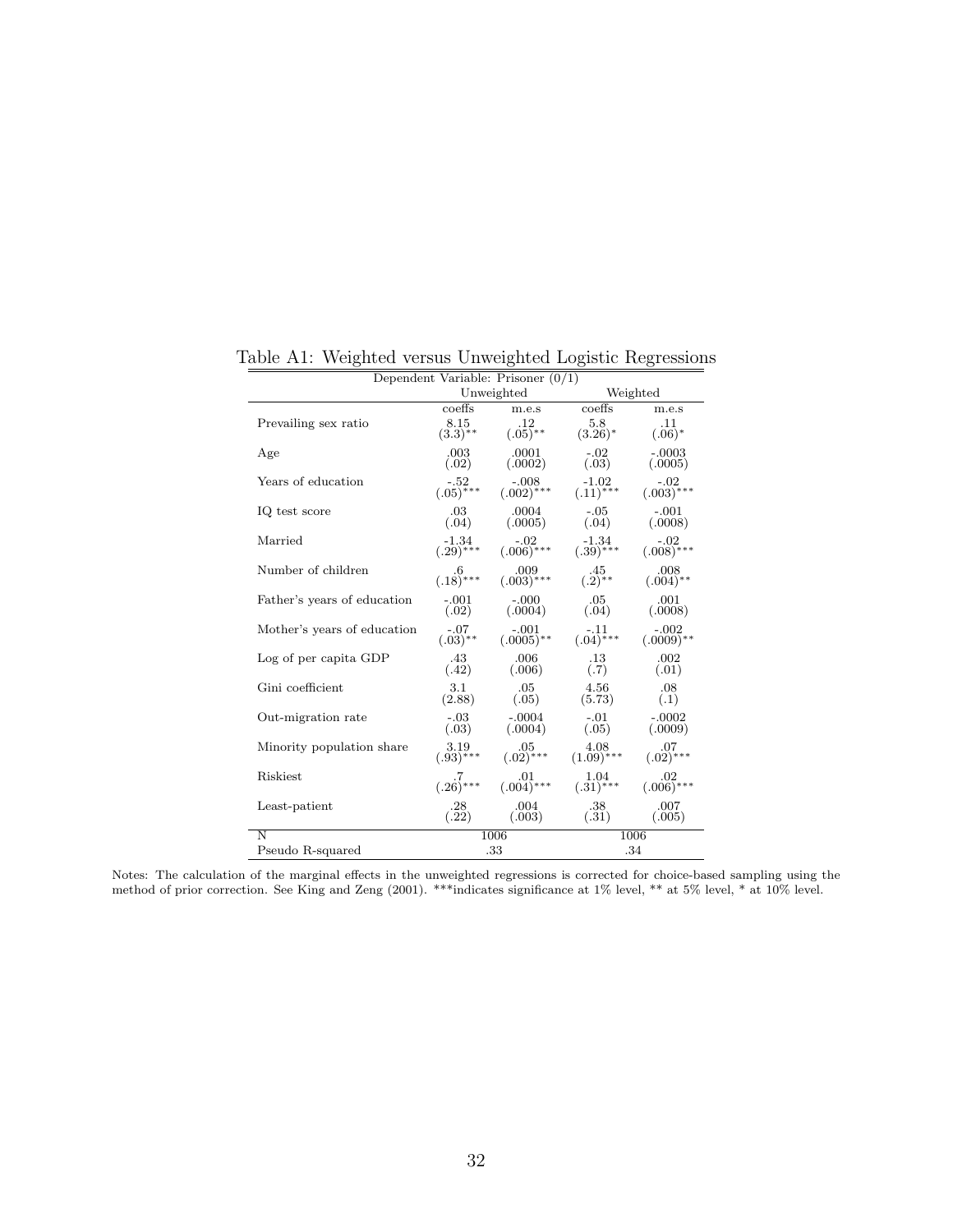| rapic 112. pensitivity      |                   | to notigen of Time in I Houn<br>Patience | Risk-Loving    |               |
|-----------------------------|-------------------|------------------------------------------|----------------|---------------|
|                             | Continuous        | Least Patient                            |                | Riskiest      |
|                             |                   |                                          | Continuous     |               |
| Panel A: Without Controls   |                   |                                          |                |               |
| Prevailing sex ratio        | $-2.23$<br>(2.15) | .35<br>(.25)                             | 1.94<br>(1.41) | .31<br>(.25)  |
|                             |                   |                                          |                |               |
| Time spent in prison        | .13               | .002                                     | $-.11$         | $-.003$       |
|                             | (.18)             | (.02)                                    | (.11)          | (.01)         |
| Total sentence length       | $-.01$            | $-.0008$                                 | .05            | $-.0006$      |
|                             | (.06)             | (.006)                                   | (.04)          | (.006)        |
| Ν                           | 1006              | 1006                                     | 1006           | 1006          |
| R-squared                   | .01               | .02                                      | .05            | .04           |
|                             |                   |                                          |                |               |
| Panel B: With Controls      |                   |                                          |                |               |
|                             |                   |                                          |                |               |
| Prevailing sex ratio        | $-4.76$           | .63                                      | 2.35           | .47           |
|                             | $(2.17)$ **       | $(.25)$ **                               | (1.65)         | $(.28)^*$     |
|                             |                   |                                          |                |               |
| Time spent in prison        | .14<br>(.18)      | .004<br>(.02)                            | $-.1$<br>(.11) | .002<br>(.01) |
|                             |                   |                                          |                |               |
| Total sentence length       | $-.02$            | $-.0005$                                 | .05            | $-.0006$      |
|                             | (.06)             | (.005)                                   | (.04)          | (.006)        |
| Age                         | $.03\,$           | $-.003$                                  | .02            | $-.003$       |
|                             | (.03)             | (.003)                                   | (.02)          | (.003)        |
| Years of education          | $-.06$            | $-.003$                                  | $(.04)$ **     | $-.004$       |
|                             | (.05)             | (.006)                                   |                | (.006)        |
| IQ test score               | $-.1$             | $-.0002$                                 |                | $-.008$       |
|                             | (.06)             | (.006)                                   | $(.05)$ ***    | (.006)        |
| Married                     | .33               | $-.001$                                  | $-31$          | .06           |
|                             | (.38)             | (.04)                                    | (.26)          | $(.03)^*$     |
| Number of children          | $-.13$            | .005                                     | .07            | $-.02$        |
|                             | (.22)             | (.02)                                    | (.17)          | (.02)         |
|                             | $-.04$            |                                          | $-.04$         | $-.004$       |
| Father's years of education | (.04)             | $-.003$<br>(.005)                        | (.03)          | (.004)        |
|                             |                   |                                          |                |               |
| Mother's years of education | .03               | .004                                     | .01            | .003          |
|                             | (.04)             | (.005)                                   | (.03)          | (.004)        |
| Log of Prefecture GDP       | $-.53$            | .06                                      | .14            | .05           |
|                             | $(.3)^*$          | $(.03)^*$                                | (.27)          | $(.03)^*$     |
| Gini coefficient            | $-3.94$           | .11                                      | .44            | .22           |
|                             | (2.84)            | (.33)                                    | (2.11)         | (.3)          |
| Out-migration rate          | .008              | $-.0008$                                 | .009           | $-.003$       |
|                             | (.03)             | (.003)                                   | (.02)          | (.002)        |
| Minority population share   | $-1.61$           | $.26\,$                                  | .34            | .14           |
|                             | $(.85)^*$         | $(.1)$ **                                | (.54)          | (.09)         |
| Ν                           | 1006              | 1006                                     | 1006           | 1006          |
|                             |                   |                                          |                |               |
| R-squared                   | .03               | .03                                      | .08            | .05           |

| Table A2: Sensitivity to Length of Time in Prison |  |  |  |
|---------------------------------------------------|--|--|--|
|                                                   |  |  |  |

Notes: All specifications also control for prisoner as a correction for choice-based sampling, see Solon et al. (2015). All specifications include provincial fixed effects. Standard errors are clustered by prefecture.\*\*\*indicates significance at 1% level,  $**$  at 5% level,  $*$  at 10% level.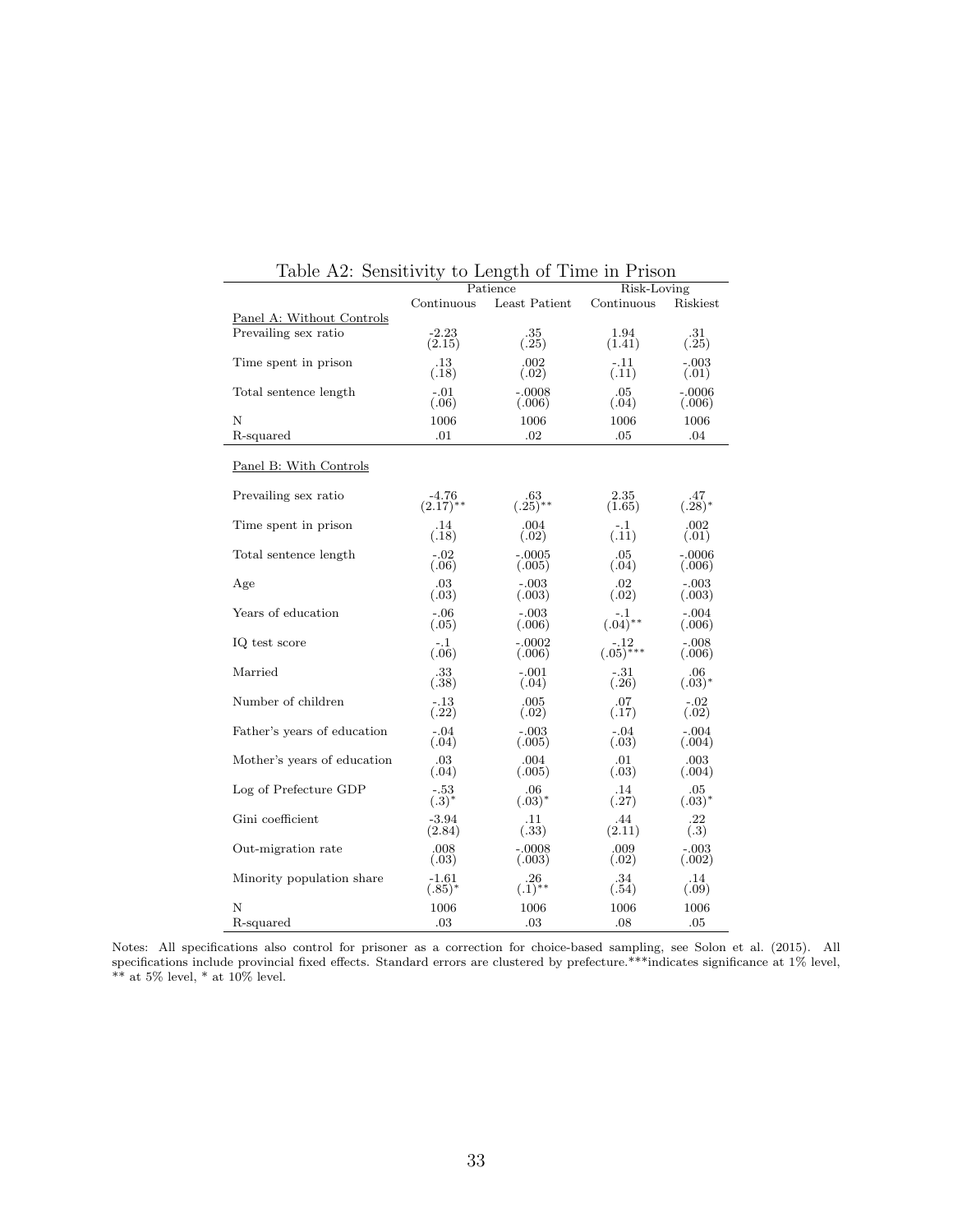|              | A                                   | в                                                               |
|--------------|-------------------------------------|-----------------------------------------------------------------|
| 1            | one month                           | To get 1000 Yuan after To get 1025 Yuan after<br>seven months   |
|              |                                     |                                                                 |
| $\mathbf{2}$ | one month                           | To get 1000 Yuan after To get 1075 Yuan after seven<br>months   |
|              |                                     |                                                                 |
| 3            | one month                           | To get 1000 Yuan after To get 1125 Yuan after seven<br>months   |
|              |                                     |                                                                 |
| 4            | one month                           | To get 1000 Yuan after   To get 1175 Yuan after seven<br>months |
|              |                                     |                                                                 |
| 5            | one month                           | To get 1000 Yuan after To get 1225 Yuan after seven<br>months   |
|              |                                     |                                                                 |
| 6            | one month                           | To get 1000 Yuan after To get 1275 Yuan after seven<br>months   |
|              |                                     |                                                                 |
| 7            | one month                           | To get 1000 Yuan after   To get 1325 Yuan after seven<br>months |
|              |                                     |                                                                 |
| 8            | one month                           | To get 1000 Yuan after To get 1375 Yuan after seven<br>months   |
|              |                                     |                                                                 |
| 9            | To get 1000 Yuan after<br>one month | To get 1425 Yuan after seven<br>months                          |
|              |                                     |                                                                 |
| 10           | one month                           | To get 1000 Yuan after To get 1475 Yuan after<br>seven months   |
|              |                                     |                                                                 |
| 11           | one month                           | To get 1000 Yuan after To get 1525 Yuan after<br>seven months   |
|              |                                     |                                                                 |

Figure A1: Time Preference Choices